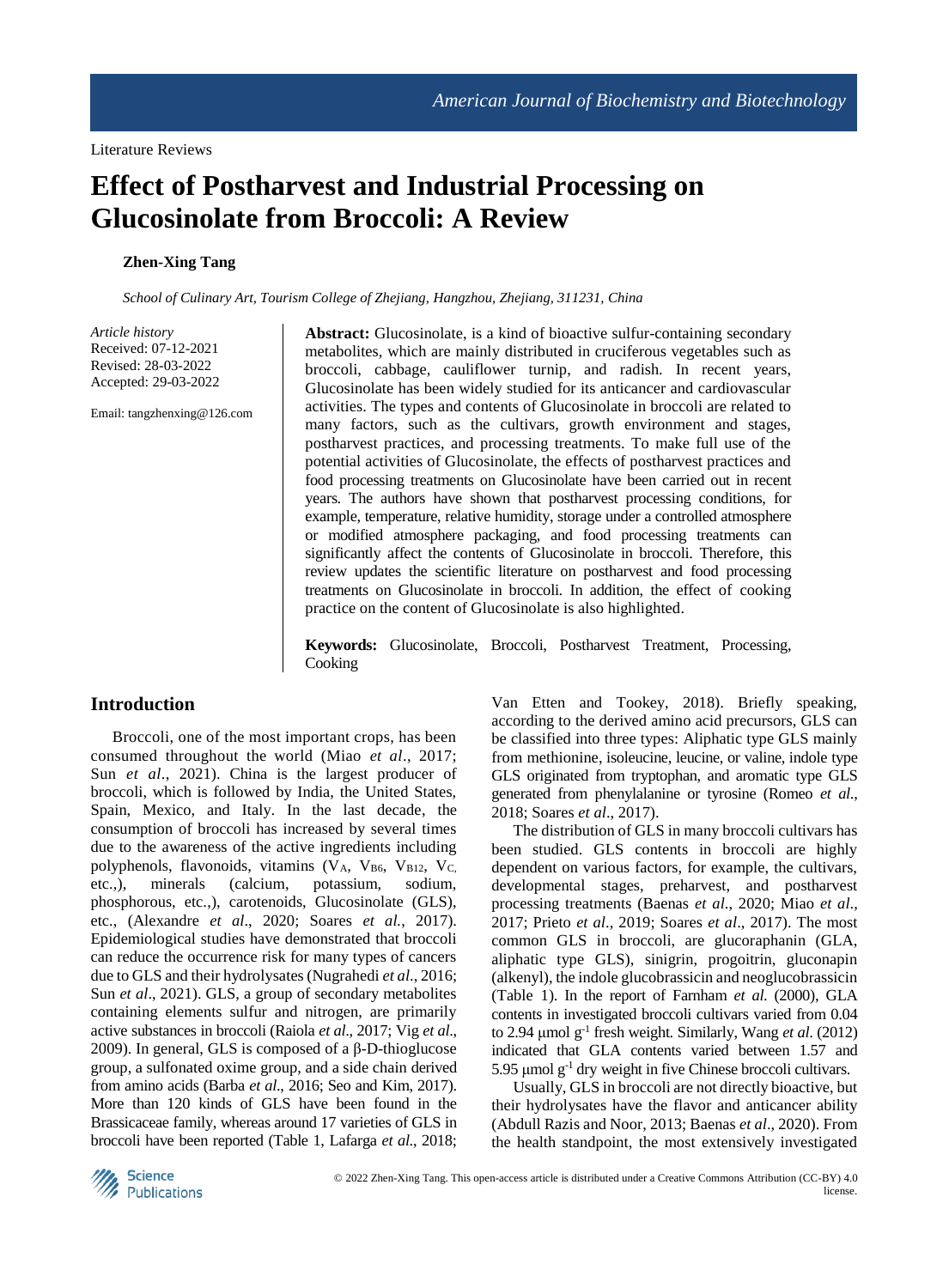compounds in broccoli are the Isothiocyanates (ITCs), the hydrolysates of GLS, which are regarded as the main bioactive with anti-tumor activity (Miao *et al*., 2017; Prieto *et al*., 2019). GLS is distributed in the vacuole, while myrosinase is stored in the cytoplasm. After broccoli cell is damaged by external factors, for example chewing, insects attacking, or cooking processing, the hydrolysis of GLS begins once the contact of GLS and myrosinase occurs (Wu *et al*., 2021). The hydrolysates like thioglucose, sulfate, and unstable intermediates, are formed through the GLS-myrosinase system. Among the bioactive hydrolysates, the most popular compounds like nitriles, ITCs, thiocyanates, epithionitriles, and vinyl oxazolidinethiones, have been reported (Prieto *et al*., 2019). The factors, for instance, pH, the availability of ferrous ions, and the presence of myrosinase-interacting proteins can significantly influence the composition of the hydrolysates (Baenas *et al.*, 2020; Nugrahedi *et al*., 2016; Prieto *et al*., 2019). However, because GLS are thermally sensible compounds, it is necessary to employ some methods to enhance their storage stability. Generally, all postharvest and processing treatments can cause a decrease in broccoli quality and a change in GLS contents. Many strategies have been employed to reduce GLS loss by radiation processing, heat, microwave, High-Pressure Processing (HPP), Modified Atmosphere Packaging (MAP), pre-freezing processing, freeze-drying, etc., (Aguilar-Camacho *et al*., 2019; Cai *et al*., 2016; Deng *et al*., 2017; Ferreira *et al.*, 2018; Lu *et al*., 2020b, c; Paulsen *et al*., 2018; Torres-Contreras *et al*., 2017, 2018; Villarreal-García *et al.*, 2016; Wang *et al*., 2016, 2018). Cooking is not often considered a critical postharvest process. However, at present, numerous studies have shown that cooking can significantly affect GLS content in broccoli (Baenas *et al*., 2019, 2020; Miao *et al*., 2017; Nugrahedi *et al*., 2016; Soares *et al.*, 2017). Therefore, this review updates the latest development on the effects of postharvest treatments and food processing on GLS content in broccoli.

#### *Effect of Postharvest on GLS in Broccoli*

Broccoli is one kind of highly perishable vegetable. Storage conditions, for instance, temperature, RH, atmosphere composition, Controlled Atmosphere (CA), MAP, etc., can significantly affect its quality (Baenas *et al*., 2020; Jones *et al.*, 2006; Miao *et al*., 2017). Additionally, the treatment of broccoli with sucrose, 1-Methylcyclopropene (1-MCP), or melatonin, is also an effective method to increase the GLS retention (Miao *et al*., 2017). The effects of postharvest practices on GLS in broccoli were mainly discussed as follows. Some results on the effects of postharvest on GLS were presented in Table 2.

## *Storage Treatment*

The level of GLS in broccoli is strongly affected by storage conditions (Baenas *et al*., 2020; Banerjee *et al*., 2014). In general, the stability of GLS in broccoli depends on many factors such as their chemical formula, storage temperature and time, packaging atmosphere, etc., and all these parameters need to be taken into consideration before the broccoli is stored (Jones *et al*., 2006; Miao *et al*., 2017).

## *Storage Temperature and Time*

During the storage, the quality of broccoli usually decreases, which is accompanied by a decrease in GLS content (Miao *et al*., 2017). Among the factors affecting GLS content during broccoli transport and storage, storage time and temperature may be the most important ones. Lowering the temperature  $( $4^{\circ}$ C)$  can maintain higher levels of GLS in broccoli. In one early study, GLA content in broccoli decreased by 82% after it was stored at 20°C for 5 days, while it declined by around 31% when broccoli was at the storage of 4°C (Rodrigues and Rosa, 1999). Similarly, Rangkadilok *et al*. (2002) found that GLA level in broccoli cultivar 'Marathon' decreased by 55% after it was kept at 20°C for 7 days, while there was not any loss after broccoli was stored at 4°C for the same time. The reasonable explanation was that high temperature could disrupt the cellular integrity of broccoli, and so the improved contact between myrosinase and GLS led to the fast hydrolysis of GLS (Prieto *et al*., 2019; Zinoviadou and Galanakis, 2017). Recently, Oliviero *et al*. (2018) reported that cold storage of broccoli at 4~8℃ for 7 days caused the GLS loss (27%).

Pre-cooling treatment is a popular method to increase the quality of broccoli. Wang *et al.* (2020) employed three methods (0℃ cold storage pre-cooling (control), ice precooling, cold water pre-cooling) to improve the quality of broccoli. The results showed that ice pre-cooling and cold water pre-cooling treatments could reduce the GLS loss. Slurry ice precooling was also used to treat broccoli (Liu *et al*., 2019). The results also demonstrated that it could reduce the GLS loss. Recently, Xie *et al.* (2021) investigated the effect of the combination of pre-cooling treatment and low-temperature storage  $(0±1°C)$  on the storage quality of broccoli. The authors indicated that precooling treatment and low-temperature storage of broccoli could delay yellowing more effectively and maintain higher GLS content in broccoli.

Barba *et al.* (2016) studied the contents of the total indolyl and aliphatic types GLS in pre-stored broccoli at 0~4℃ for 4~7 days and after storage at 10 and 18℃. The authors found that the total GLS and total aliphatic and indolyl types GLS increased after broccoli was stored at 10℃. Storage at 18℃ increased the content of 4-hydroxyglucobrassicin. Similarly, Yuan *et al.* (2010) reported that the level of 4-methoxy glucobrassicin was improved when broccoli was preserved at 20℃. The results indicated that the contents of some indole types of GLS could be increased by postharvest treatment, and thus counteracted the breakdown of GLS induced by myrosinase. Actually, in these studies, the content of total GLS did not change significantly. The authors concluded that the increased level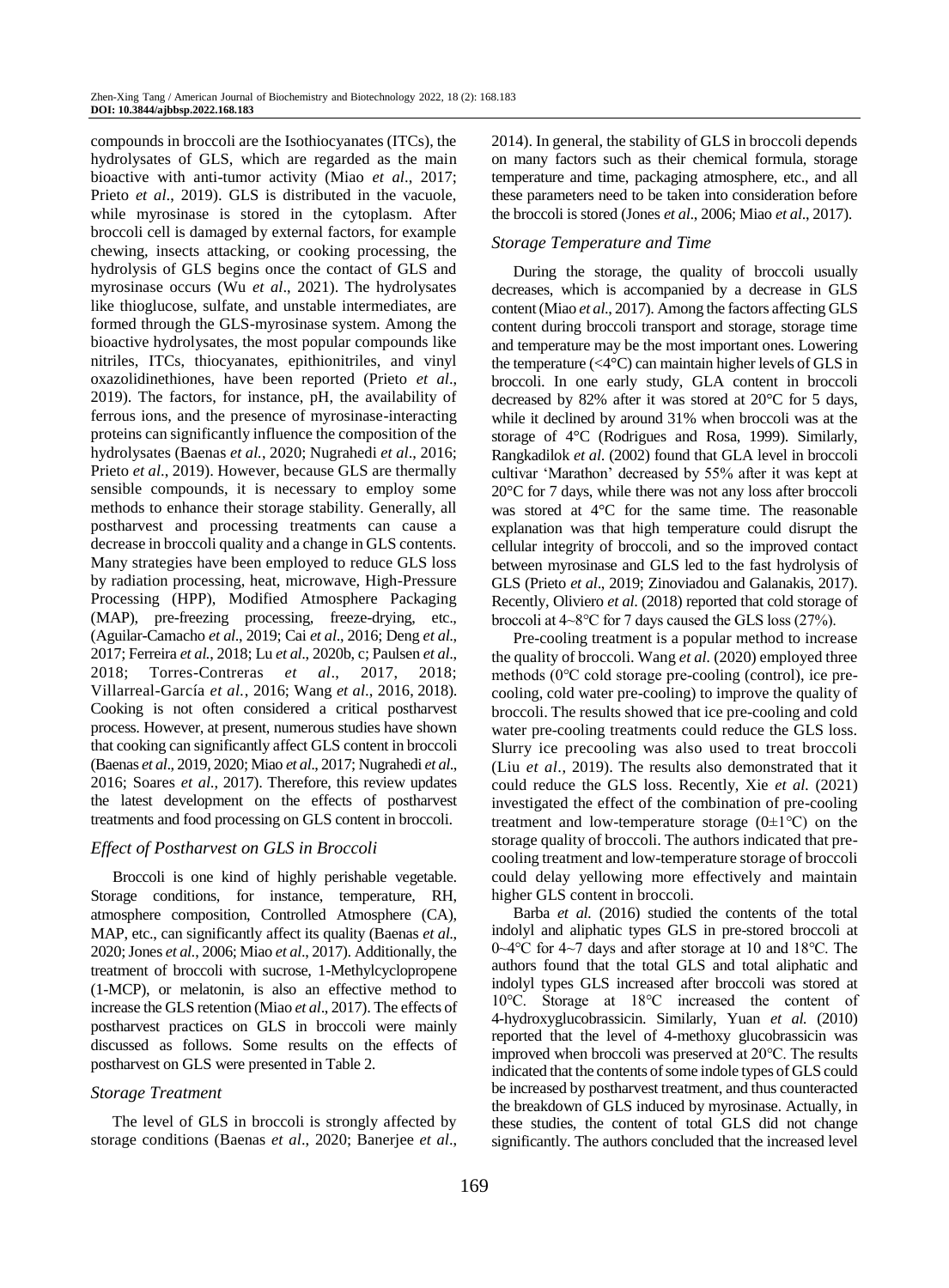of indole type GLS could counteract the decrease of aliphatic type GLS (such as GLA) content.

#### *Relative Humidity* (*RH)*

It is necessary to remember that RH is the crucial factor to maintain a high quality of broccoli. A high RH of 98~100% is highly recommended to keep the harvested quality of broccoli (Miao *et al.*, 2017). Jones *et al.* (2006) reported that the most important storage factor to keep the high quality of broccoli was high RH, next to low temperature. GLA in broccoli decreased by more than 80 % after it was stored under low RH, 20°C for 5 days. Similarly, GLA level decreased by 50% when broccoli was preserved in open boxes (low RH) at 20°C within the first 3 days, while the GLA loss was not obvious when broccoli was preserved in plastic bags under high RH (>90%) and the same temperature (Rangkadilok *et al*., 2002). The decrease of GLA in broccoli was generally accompanied by a significant deterioration of the quality, which implied that the hydrolysis generated by myrosinase, might occur. However, the difference in the change of GLA level was not found when broccoli was stored under low temperature (4°C) for 7 days whether in either open boxes with about 60% RH or plastic bags with around 100% RH (Rangkadilok *et al.*, 2002). Shakeel *et al.* (2019) investigated the quality of broccoli under ambient conditions and proposed that the harvested broccoli had better be stored under lower temperatures and higher RH ( $>60\%$ ) to keep the good visual quality. Therefore, it seems that it is not too necessary to use 100% RH if broccoli is stored at a cooling temperature (below  $4^{\circ}$ C), whereas high RH combined with packaging is necessary to keep the high quality of broccoli when broccoli is preserved at 20°C (Shakeel *et al*., 2019).

#### *CA Storage*

CA storage is an effective means to keep the quality of broccoli and has been extensively applied to improve the shelf life of broccoli (Caleb *et al.*, 2016; Fernadez-Leon *et al*., 2013a, b, c; Singh *et al.*, 2018; Wang *et al*., 2017). CA conditions should be carefully investigated. Lower concentration of gases in CA (0.5~1.0% O2: 0.5% CO2; 0.5~1.0% O2: 1% CO2;  $0.50~1.0\%$  O<sub>2</sub>: 2% CO<sub>2</sub>; 1.0% O<sub>2</sub>: 1.0% CO<sub>2</sub>) or controlled dynamic atmosphere  $(0.5\%; 1.0\%; 2.0\% \text{ CO}_2)$  could cause greater loss of indole-3-carbinol GLS in broccoli compared to the control, after a 3-month storage. The best atmosphere conditions to preserve the quality of broccoli were  $1 \sim 2\%$  O<sub>2</sub>, and  $5 \sim 10\%$  CO<sub>2</sub> when it was stored at a temperature from 0 to 5°C (Jones *et al*., 2006). In the report of Fernández-León *et al.* (2013a), when broccoli was stored under cooling or room temperature (20°C), the decrease of GLS in broccoli was significantly reduced after it was treated by CA storage (10%  $O_2$ , 5%  $CO_2$ ). Similarly, the content of GLA in broccoli stored at  $4^{\circ}$ C and CA (1.5% O<sub>2</sub> + 6% CO<sub>2</sub>) was higher than that under air conditions (Rangkadilok *et al*.,  $2002$ ). The authors indicated that higher  $CO<sub>2</sub>$  levels might induce GLA biosynthesis and/or the decrease of its degradation pathway. However, after being stored for 20 days at 1%  $O_2$  or 1%  $O_2$  +10%  $CO_2$ , GLA levels were significantly lower than those under 5°C, air condition, and the total GLS level in broccoli cultivar 'Marathon' was reduced by 15% under the storage of 10°C for 7 days after it was treated by  $20\%$  CO<sub>2</sub> (Jones *et al.*, 2006). Therefore, CA conditions such as normal content of  $O_2$ and higher content of  $CO<sub>2</sub>$  are highly suggested for the storage of broccoli.

|  |  | <b>Table 1:</b> GLS distributed in broccoli <sup>*</sup> |  |  |
|--|--|----------------------------------------------------------|--|--|
|--|--|----------------------------------------------------------|--|--|

| Commonly known name      | Chemical name                  |  |  |
|--------------------------|--------------------------------|--|--|
| Aliphatic type GLS       |                                |  |  |
| Glucoraphanin            | 4-methylsulfinylbutyl-GLS      |  |  |
| Progoitrin               | (2R)-2-hydroxybut-3-enyl-GLS   |  |  |
| Glucoerucin              | 4-methylthiobutyl-GLS          |  |  |
| Gluconapin               | 3-butenyl-GLS                  |  |  |
| Epiprogoitrin            | (2S)-2-hydroxy-3-butenyl-GLS   |  |  |
| Glucoiberin              | 3-methylsulfinylpropyl-GLS     |  |  |
| Glucoiberverin           | 3-methylthiopropyl-GLS         |  |  |
| Glucobrassicanapin       | 4-pentenyl-GLS                 |  |  |
| Sinigrin                 | 2-propenyl-GLS                 |  |  |
| Glucoalyssin             | 5-methylsulfinylpentyl-GLS     |  |  |
| Gluconapoleiferin        | 2-Hydroxy-4-pentenyl-GLS       |  |  |
| Indole type GLS          |                                |  |  |
| Glucobrassicin           | Indol-3-ylmethyl-GLS           |  |  |
| 4-Hydroxy-glucobrassicin | 4-Hydroxy-indol-3-ylmethyl-GLS |  |  |
| Neo-glucobrassicin       | N-methoxyindol-ylmethyl-GLS    |  |  |
| 4-Methoxy-glucobrassicin | 4-Methoxy-indol-3-ylmethyl-GLS |  |  |
| Aromatic type GLS        |                                |  |  |
| Gluconastrutiin          | 2-phenylethyl-GLS              |  |  |

\*Miao *et al.* (2017); Nugrahedi *et al.* (2016); Soares *et al.* (2017)

**Table 2:** Effects of postharvest treatments on GLS in broccoli

| Methods                                              | Results                                                                            | References                                    |
|------------------------------------------------------|------------------------------------------------------------------------------------|-----------------------------------------------|
| Ethylene treatment                                   | Both aliphatic and indole type GLS (up to two times) levels                        | Villarreal-García et al. (2016)               |
|                                                      | were improved by ethylene treatment $(1000$ ppm, 24 h, $20^{\circ}$ C).            |                                               |
| 1-MCP treatment                                      | The total GLS content was significantly enhanced by the                            | Fernández-León et al. (2013a)                 |
|                                                      | treatment of 1-MCP $(25 \mu L^{-1})$ .                                             |                                               |
| Melatonin treatment                                  | The degradation of GLS was significantly inhibited after                           | Miao et al. (2020)                            |
|                                                      | broccoli was treated with melatonin treatment.                                     |                                               |
| LED treatment                                        | The decrease rate of total GLS was prevented after broccoli<br>was treated by LED. | $\text{Jin } et \text{ } al. \text{ } (2015)$ |
| Stored at $10\%$ O <sub>2</sub> , 5% CO <sub>2</sub> | CA storage could effectively low the decrease of GLS in                            | Fernández-León et al. (2013a)                 |
|                                                      | broccoli florets when broccoli was stored at cooling and 20 °C.                    |                                               |
| Stored in MAP using Micro-perforated                 | The loss of the GLS content in the MAP sample was about 23%,                       | Fernandez-Leon et al. (2013b)                 |
| polypropylene plastic                                | while it was about 57% in the control.                                             |                                               |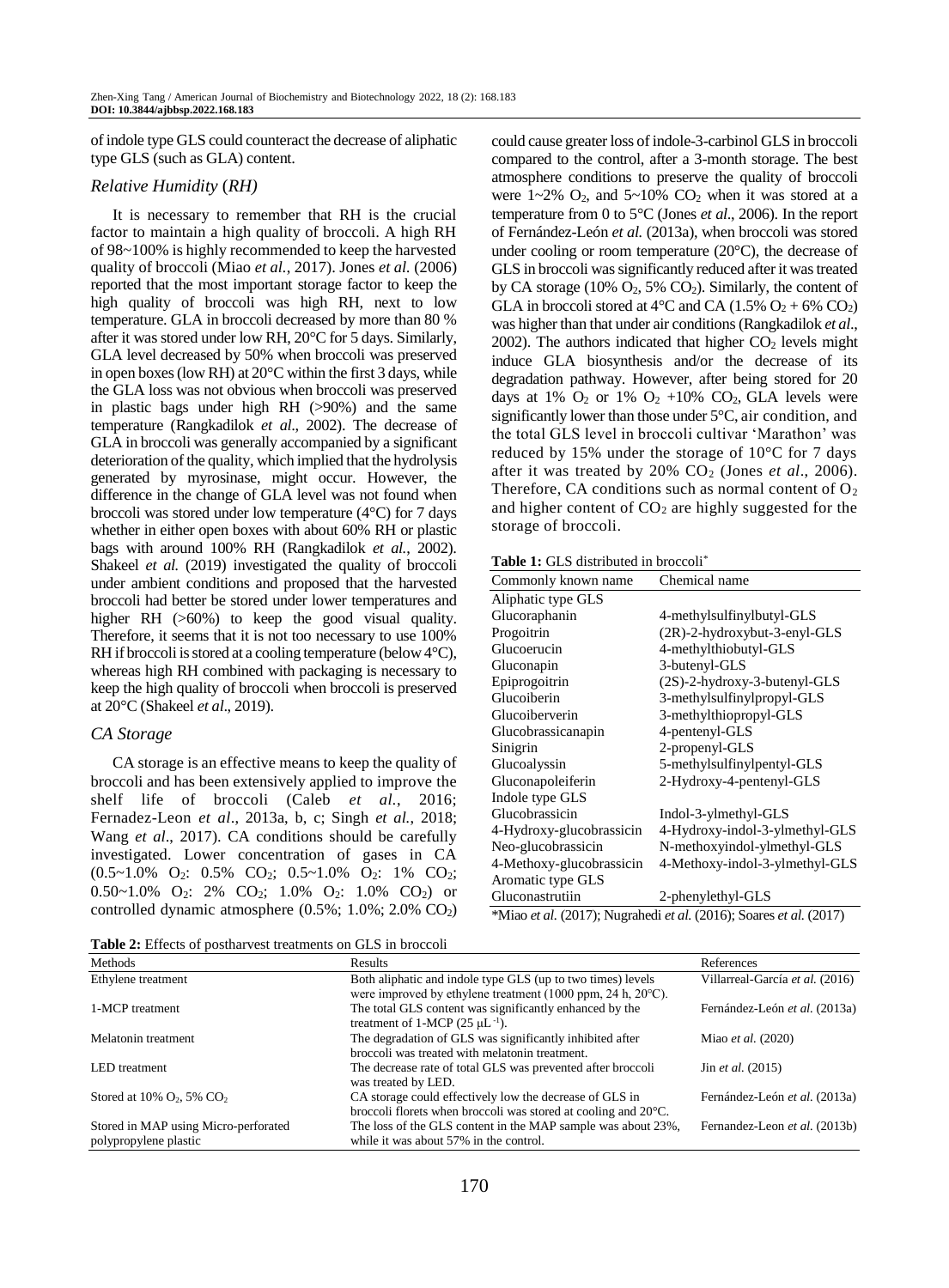## *Ultraviolet (UV)*

Some studies on the effect of UV-B irradiation on the quality of broccoli and the contents of phytochemicals in harvested broccoli have been carried out (Aiamla-or *et al.*, 2012; Duarte-Sierra *et al*., 2019, 2020). UV-B conditions could significantly affect the accumulation of GLS in broccoli (Aiamla-or *et al*., 2019; Rybarczyk-Plonska *et al.*, 2014, 2016). Darre *et al.* (2017) evaluated the effect of UV-B radiation conditions on GLS in broccoli after it was stored at 4℃ for 17 days. The results showed that the levels of aliphatic type GLS were improved when broccoli was treated by UV-B irradiation for 18 h. In addition, the authors also found that aliphatic type GLS was the most easily accumulated when broccoli was treated by UV-B irradiation. Recently, Duarte-Sierra *et al.* (2020) also examined the effects of UV-B radiation on the quality as well as GLS levels in broccoli during the storage periods. The results indicated the contents of indole type GLS in broccoli treated with both doses of UV-B irradiation, were significantly higher than those in untreated broccoli. The total GLS contents were increased by 18 and 22%, respectively after broccoli was accordingly treated by hormetic and higher doses of UV-B irradiation. In addition, the contents of aliphatic type GLS in broccoli treated with both doses of UV-B irradiation, increased by 15% compared with those in the untreated broccoli. But, the aliphatic type GLS contents increased less than that of indole type GLS.

## *Packaging Treatment*

One of the purposes of packaging coating for fresh broccoli is to reduce the exposure GLS to myrosinase, and GLS breakdown (Prieto *et al*., 2019; Singh *et al*., 2018). Generally, the investigations are focused on the studies on how packaging materials (holes or without holes, different polymers, edible coating, etc.,) can preserve GLS in broccoli.

The storage of cooling and CA are effective methods to remain the quality of broccoli (Singh *et al*., 2018). But, these methods are not popular in developing countries, where broccoli is challenged by high temperatures during the post-harvest processing (Jones *et al*., 2006). MAP, as one of the storage methods, possesses simple and economical properties and has great potential in maintaining the quality of broccoli (Fernández-León *et al*., 2013b, c; Singh *et al*., 2018; Wang *et al*., 2017). Meanwhile, MAP also is an effective method to preserve GLS in broccoli whether at low or high temperatures. Certainly, many factors, for example, the types of packaging, broccoli cultivars, etc., can significantly affect the content of GLS. Fernandez-Leon *et al.* (2013c) investigated the quality of broccoli when it was stored at 5℃ in MAP using microperforated polypropylene plastic. The GLS content in broccoli stored in MAP decreased by about 23%, whereas the GLS level in the control was reduced by around 57% at the same time. Barba *et al.*

(2016) observed the GLA level declined by 55% when broccoli was under the storage of open-air boxes for 3 days, and the level of GLA decreased by 56% when broccoli was stored in plastic bags for 7 days. The GLS content decreased more obviously when broccoli cultivar 'Parthenon' was under the storage of air conditions than that was stored under modified atmospheres using micro-perforated polypropylene plastic at 5℃ for 12 days (Fernández-León *et al*., 2013b).

The GLS content is also significantly affected by storage temperature when broccoli is under the storage of MAP. No significant difference in GLA content was observed when broccoli was under the storage of air or MAP at 4℃ for 10 days (Rangkadilok *et al*., 2002), whereas, the content of GLA decreased by 50% when broccoli was under the storage of air condition and room temperature for 7 days. Under the same storage temperature, GLA level was not significantly reduced when broccoli was stored under MAP for 10 days (Rangkadilok *et al*., 2002). Jia *et al*. (2009) also investigated the effect of MAP processing on the GLS content in broccoli cultivar 'Youxiu'. In their study, polyethylene bags (40  $\mu$ m thick) with no holes (M<sub>0</sub>), two Micromoles  $(M_1)$ , and four macro holes  $(M_2)$  were used to package broccoli samples, respectively, and then they were under the storage of 4 or 20℃. As for the control, the total GLS level was significantly reduced after it was stored at 4℃ over 23 days. In addition, the total aliphatic and indole type GLS contents decreased by 56, and 42%, respectively, under the same storage conditions. However, for broccoli coated with polyethylene bags, the contents of the total aliphatic and indole type GLS were reduced by 26 and 15%, respectively, when it was preserved at 4℃ for 23 days. The authors suggested that polyethylene bags (40 μm thick) without hole  $(M<sub>0</sub>)$  was one of the effective packaging materials to keep the quality of broccoli whether at low or high temperatures. Recently, Zinoviadou and Galanakis (2017) presented the results of broccoli stored at 4 or 20℃ in MAP and found the losses of the total aliphatic and indole types GLS decreased. The positive effect generated by MAP during postharvest storage was probably due to the change of amino acid contents since they were the precursors of some types of GLS (Bonte *et al*., 2017).

## *The use of Exogenous Metabolic Regulators*

## *Methylcyclopropene (1-MCP)*

1-MCP has been extensively applied to the preservation of fruit and vegetables (Miao *et al*., 2017). Yuan *et al*. (2010) showed that the employment of 1-MCP at the content of 2.5  $\mu$ L<sup>-1</sup> could reduce the degradation rate of GLS when broccoli was stored at 20°C. Similarly, in the work of Fernández-León *et al*. (2013a), after broccoli was treated with 1-MCP at the content of 0.6  $\mu$ L<sup>-1</sup>, the decrease rate of GLS was reduced. Additionally, the use of 1-MCP at the content of 25  $\mu$ L<sup>-1</sup> could improve the total GLS level when broccoli was preserved at 15°C for 5 days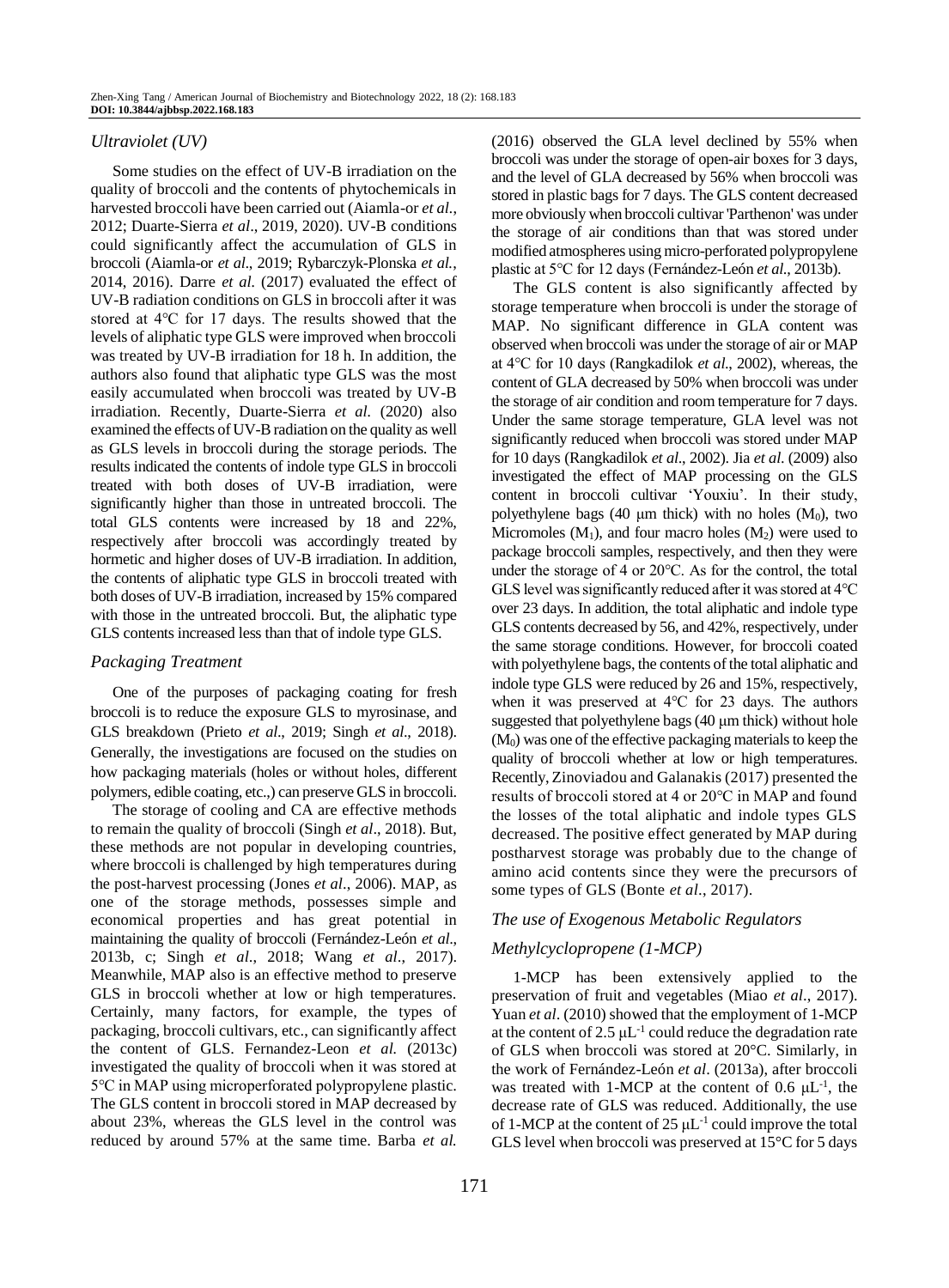(Xu *et al*., 2013). In short, 1-MCP shows a great potential to be used as a chemical preservative to reduce the degradation of GLS in broccoli.

#### *Melatonin*

Melatonin is regarded as one kind of bio-preservatives and has been widely used for the preservation of fruits and vegetables (Arnao and Hernández-Ruiz, 2019; Luo *et al*., 2018; Miao *et al*., 2020; Zheng *et al*., 2019). Miao *et al.* (2020) studied the effect of melatonin on GLS degradation when broccoli was stored at room temperature. In their work, a higher GLS retention rate and GLA accumulation were observed after broccoli was treated with melatonin at the content of  $1.0 \mu L^{-1}$ . However, the level of GLS in the control was significantly reduced during the storage. As for the total contents of aliphatic and indolic types GLS, they decreased by 50 and 52%, respectively, after the control was stored for 3 days. Whereas, the total levels of GLS in broccoli handled by melatonin, were reduced by 17 and 35%, respectively, under the same storage time. Wei *et al.* (2020) also investigated the effect of melatonin treatment on GLS levels in fresh-cut broccoli when broccoli was stored at 4℃. The results showed that the total GLS level in broccoli treated with 100 μm melatonin was 16.08 mmoLkg<sup>-1</sup>, which was almost two times higher than that in untreated broccoli after all broccoli samples were stored for 20 days. Furthermore, the total level of GLS in melatonin-treated broccoli was still higher than that in untreated broccoli.

## *Sucrose Treatment*

Sucrose also has been employed to delay the senescence, and improve the storage quality of broccoli (Miao *et al*., 2017). Xu *et al.* (2016) investigated the effect of sucrose treatment on the levels of GLS in broccoli. The results showed the degradation rate of GLS in sucrosetreated broccoli, was significantly reduced compared to that in the control. Therefore, the authors indicated that sucrose exhibited great potential to be applied in maintaining the quality of broccoli. Generally, GLS contents in broccoli are highly related to two opposing mechanisms (Nugrahedi *et al*., 2015; 2016; Yuan *et al*., 2010). One is that GLS can be hydrolyzed by myrosinase, and the other is that the accumulation of GLS can be controlled by an unknown mechanism. According to this hypothesis, the authors inferred that the higher GLS content in sucrose-treated broccoli might be attributed to the regulation of myrosinase activity (Xu *et al*., 2016).

Besides the discussion above, Methyl Jasmonate (MeJA) and 6-Benzylaminopurine (6-BA) also have been used to maintain GLS content in broccoli (Chiu *et al*., 2019, 2020; Miao *et al*., 2017; Xu *et al*., 2020). 6-BA could significantly improve the retention rate of GLS (Xu *et al*., 2012). MeJA at the content of 250 µm also could increase the preservation of GLS in broccoli.

Even if broccoli was treated by boiling, steaming, or microwaving, the total GLS level in broccoli treated by MeJA was markedly higher than that in uncooked broccoli (Chiu *et al*., 2019, 2020). Thus, the use of MeJA can improve the remained amount of GLS, and shows a great potential to be applied in the postharvest treatment of broccoli.

## *Light Treatment*

Many authors have carried out the effects of radiation types on the biosynthesis of GLS in broccoli, and the results are different. Casajus *et al*. (2021) investigated the effect of continuous white light irradiation on the biosynthesis of GLS in broccoli during the storage. Visible radiation was found to reduce the decline of GLS content. The total GLS content in the control was reduced from 10.1  $\mu$ moL/g dry tissue to 1.4  $\mu$ moL/g dry tissue when it was stored for 5 days, whereas the total GLS content in treated broccoli was only reduced to 3.0 μmoL/g dry tissue. Continuous white light irradiation treatment, not only could keep GLS levels, but also maintain the visual quality of broccoli at the same time. While, the content of aliphatic type GLS was improved when the visible light of 25  $\mu$ moL m<sup>2</sup> s<sup>-1</sup> was used to treat broccoli preserved at 18°C, and the content of GLS also increased when the same radiation conditions were employed to treat broccoli stored at 10°C (Rybarczyk-Plonska *et al*., 2016). Recently, Casajus *et al*. (2020) found that the senescence of broccoli during the storage was significantly affected by harvesting time. Harvesting time could affect the composition and level of GLS. During the day, with the extension of harvesting time, indolic type GLS content only decreased slightly. The level of aliphatics type GLS was reduced during the whole storage period. The possible reason was that darkness storage might give rise to the degradation of GLS since many studies indicated that light radiation could improve GLS accumulation (Rybarczyk-Plonska *et al.*, 2016). In addition, the reason for the different GLS levels in broccoli harvested at different time points must be not related to the light radiation, since all broccoli samples were stored in the darkness.

Some investigations also have shown that Light-Emitting Diode (LED) lights, including LED green light, red LED irradiation, and yellow LED light, are better than fluorescent lights for maintaining the quality stability of broccoli (Jiang *et al*., 2019; Loi *et al.*, 2019; Wang *et al*., 2021). Jin *et al*. (2015) investigated the effects of the treatments of fluorescent and LED green lights on GLS levels in broccoli. The results showed that the retention rate of the total GLS in broccoli treated with LED green light was significantly higher than that of the samples treated with fluorescent light. So, the authors suggested that LED green light was an effective way to reduce GLS loss, and improve the quality of broccoli.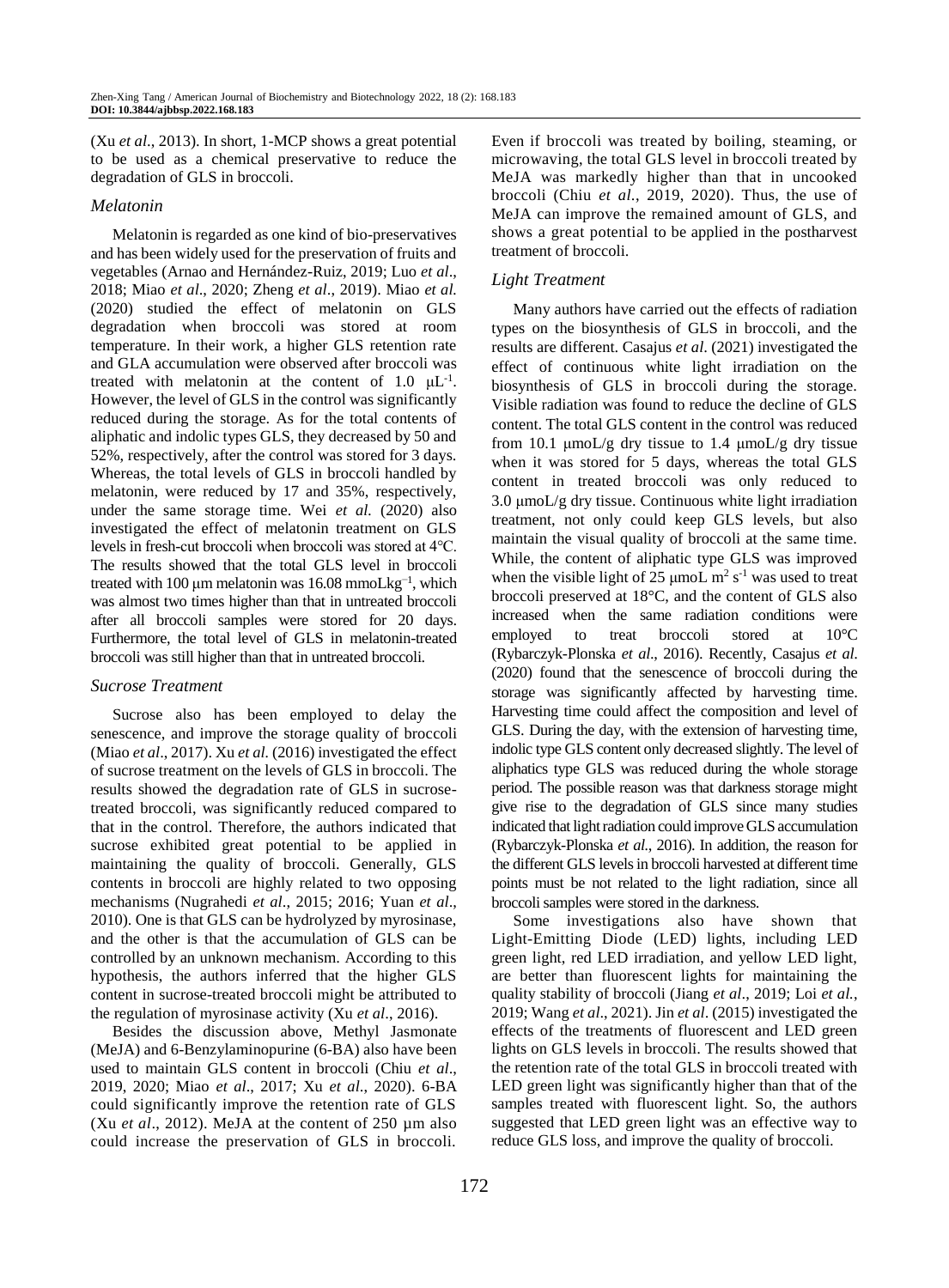In addition, emulsion technology and ethanol vapor treatments also have been applied to maintain GLS in broccoli. Wang *et al*. (2014) investigated the effect of ethanol vapor processing on bioactive substances, for example, polyphenols, total GLS, sulforaphane, etc., and the antioxidant activity of fresh-cut broccoli. The samples were pretreated with 2, 5, 10, or 20% ethanol vapor at 20℃ for 6 h, then cut into small florets and stored at 10℃ for 10 days. The results showed that the pretreatment with 10% ethanol significantly delayed the decrease of the total GLS content. During the investigated storage, the remained GLS in broccoli treated with 10% ethanol was 1.82 times higher than that of the control. Lu *et al.* (2020a) studied the effect of a double emulsion system (W/O/W) on the quality of broccoli and indicated that double emulsion technology could improve the quality of broccoli, and maintain higher GLS content.

#### *Effect of Cooking Process on GLS*

Before it is eaten, broccoli is usually treated by many kinds of cooking practices, for example, steaming, boiling, stir-frying, microwave, stir-frying followed by boiling, etc. The employed cooking process and cooking time can significantly affect the GLS level in broccoli and thus result in the cooked broccoli with different nutritional values (Nugrahedi *et al*., 2016). Until now, there have been reported on the mechanisms of the change of GLS content, including GLS leakage, GLS hydrolysis, heatreduced myrosinase inactivation, and the degradation of GLS hydrolysates, etc., (Baenas *et al*., 2019, 2020; Nugrahedi *et al*., 2016; Sun *et al*., 2021). As for the mechanisms involved during the cooking practice for broccoli, it highly depends on the investigated cooking conditions. Generally, among the cooking practices, microwaving and boiling can lead to the greatest GLS drop (Baenas *et al*., 2020; Wu *et al*., 2021). However, the decrease in GLS level in steamed broccoli showed the lowest drop (Tabart *et al*., 2018; Wu *et al*., 2021).

## *Cutting Treatment*

Cutting is a common handling method for broccoli pretreatment, which destroys the tissue of broccoli and thus promotes the formation of GLS hydrolysates (Jia *et al*., 2009). Torres-Contreras *et al*. (2017) examined the effect of cutting treatment on GLS in broccoli, which was cut as whole florets, two pieces of florets, four pieces of florets, and shredded pieces of florets. The authors pointed out that the contents of glucoerucin and gluconasturtiin in cut four-piece florets were reduced by 62 and 50%, respectively, and thought that the hydrolysis reaction could occur. In another study, Jones *et al.* (2006) examined the levels of GLS in shredded pieces of broccoli after broccoli was stored for 48 h at room temperature. The authors found that the contents for most kinds of GLS were reduced, whereas the content of 4-methoxy-3indolylmethyl GLS increased 15 times (Jones *et al.*, 2006). Through analyzing the content of GLS in the finely shredded broccoli, it was also found that GLS content could be reduced by 75% after 6 h (Prieto *et al*., 2019; Song and Thornalley, 2007).

## *Blanching/Boiling*

Since GLS are sensitive to heat, heat treatments of broccoli will affect the GLS content, and generally leads to a decrease in GLS content (Lafarga *et al.*, 2018). The GLS loss highly depends on the chemical structure of GLS, for instance, the indole type GLS is more sensitive to heat than the aliphatic type GLS (Zinoviadou and Galanakis, 2017). During boiling, broccoli is dipped into water at 100℃, for at least 10 minutes, while blanching involves blanching broccoli in boiling water for up to 3 min, then removing it, and immersing it in cold water (Hanschen *et al.*, 2018; Lafarga *et al*., 2018; Preciado-Iniga *et al*., 2018). Among the investigated processes for cooking broccoli, boiling may produce the greatest impact on GLS content. The decrease of GLS content in broccoli treated by cooking practice is mainly due to GLS leakage and the degradation of GLS hydrolysates. The loss amount of GLS is highly related to boiling time (Hanschen *et al.*, 2018; Nugrahedi *et al*., 2015). Song and Thornalley (2007) compared four cooking practices, for instance steaming, boiling, microwaving, and stir-frying, and found that among these studied processes, only boiling could reduce GLS content significantly. Similarly, Cieslik *et al.* (2007) compared the effects of blanching and boiling treatments on GLS contents in the chosen cruciferous vegetables including broccoli, curly kale, Brussels sprouts, etc. The results also showed that the total content of GLS decreased significantly after the selected vegetables were treated by blanching and boiling. Recently, Hanschen *et al.* (2018) also found that boiling and blanching could affect the formation of the hydrolysates in cruciferous vegetables, thus resulting in the difference in GLS levels. Blanching was favorable for the formation of ITCs due to the heating denaturation of the epithio-specifier protein, while boiling could give rise to the leakage of GLS and the hydrolysates into the cooking water.

Mrkic *et al.* (2010) studied the effect of the combination of blanching and hot air drying  $(50~100^{\circ}C)$ on GLS content in broccoli. The results indicated that GLS content decreased by appropriately 64% after broccoli was treated by water blanching, which was likely attributed to the leakage of GLS into cooking water (Mrkic *et al.*, 2010). Some studies indicated that steam blanching could achieve the same purposes as water blanching (Baenas *et al.*, 2020; Ndiaye *et al*., 2009). Compared with water blanching, steam blanching has some advantages, for example, the less leakage of GLS, the higher preservation of myrosinase activity. Compared with boiling and branching processes, the fermentation process could reduce GLS. Sosinska and Obiedinski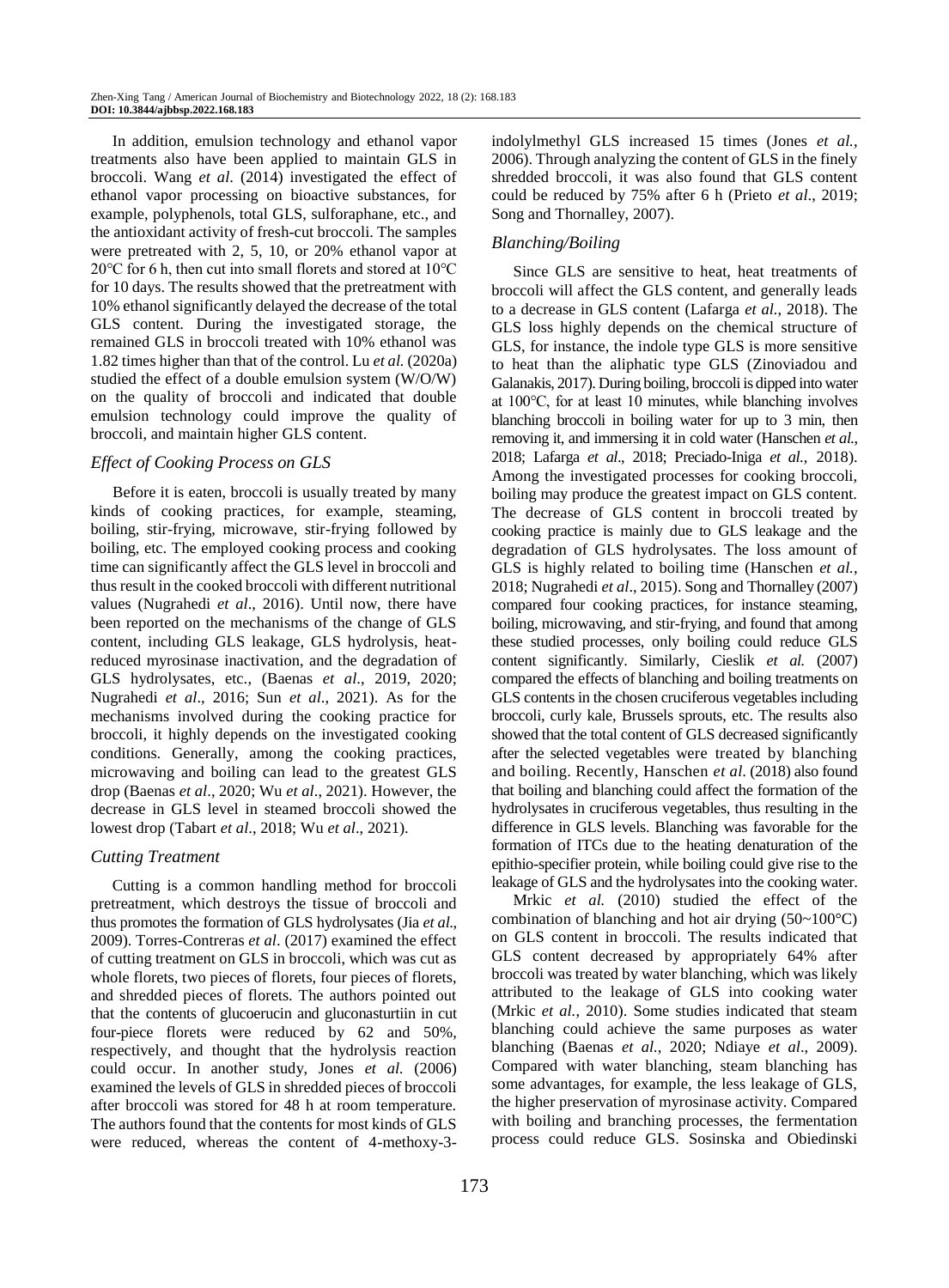(2011) investigated the effects of heating treatment, pickling, and fermentation on glucobrassicin levels and the hydrolysates in broccoli and cauliflower. Heating treatment, for example, boiling and steam cooking, could remain the highest glucobrassicin level in selected vegetables, however, pickling and fermentation could cause the greatest loss of glucobrassicin. Xu *et al.* (2021a, b) investigated the effect of fermentation using animal- and plant-sourced *Pediococcus pentosaceus* on the formations of bioactive compounds in broccoli juice. The results indicated that the total GLS content decreased significantly after broccoli juice was fermented by the investigated *Pediococcus pentosaceus*.

#### *Steaming*

Steaming, by reducing the direct contact of broccoli with the cooking water, maybe the most effective method for remaining GLS level in post-harvested broccoli. Many studies have demonstrated that steaming can cause a slight decrease, or even improve the total GLS content (Lafarga *et al*., 2018; Sun *et al.*, 2021; Wu *et al*., 2021; Xu *et al*., 2016; Zinoviadou and Galanakis, 2017). Miglio *et al.* (2008) studied the effects of three common cooking practices, for instance, boiling, steaming, and frying, on GLS contents. The results indicated that the total level of GLS was improved by 30.8% after broccoli was treated by steaming, however, when broccoli was treated by boiling and frying, the total levels of GLS decreased by 59.0 and 84.0%, respectively (Miglio *et al*., 2008). Interestingly, Jones *et al.* (2010) evaluated the effects of three cooking practices named boiling, microwaving, and steaming, on the content of GLS in broccoli. Regardless of treatment time, the higher retention of GLS was observed after broccoli was treated by steaming, whereas boiling and microwave processes could cause more losses of GLS in investigated broccoli. Similarly, Lu *et al.* (2020b) studied the effect of cooking time on GLA content in broccoli treated by four processes including steaming, boiling, stir-frying, and microwaving. The results showed that GLA content decreased with the extension of cooking time in each cooking method. Steamed broccoli retained a higher content of GLA. Among the investigated methods, the authors thought that the best methods to maintain the highest level of GLS (and/or) their derivatives were steaming (3~50 min) and microwaving (45~590 W). However, Bongoni *et al.* (2014) reported that the total GLS content increased by 17% after broccoli was treated by steaming. The reason was that the extractability of GLS was improved after broccoli was treated by heating.

#### *Microwave*

Many authors consider microwaving an effective method to preserve the GLS content (Table 3; Guo *et al*., 2017; Soares *et al*., 2017; Tabart *et al*., 2018; Xu *et al.*, 2016). Some studies indicated that GLS loss was observed when microwaving was used to treat broccoli even under the optimized microwaving process (Vallejo *et al*., 2002). So, microwave conditions such as microwave power and time can significantly affect the preservation of GLS (Sun *et al*., 2021). Conflicting results regarding the effect of microwave processing on GLS content have been reported. Some studies indicated microwave treatment could cause a significant loss of GLS (Jones *et al*., 2010; Vallejo *et al*., 2002), whereas other investigations manifested it was a good way to preserve or even improve GLS content (Barakat and Rohn, 2014; Lu *et al*., 2020c; Soares *et al*., 2017; Wu *et al*., 2019). The inconsistent results are ascribed to the employed conditions, such as microwave power, time, etc., (Baenas *et al*., 2020; Tabart *et al.*, 2018). Vallejo *et al.* (2002) demonstrated that the total GLS content decreased by 74% after broccoli was cooked using microwave treatment at 1000 W for 5 min, which was mainly attributed to the leakage of GLS into the cooking water. GLA content in broccoli treated by microwave treatment was reduced by 62% (Vallejo *et al.*, 2002). Also, in the study of Jones *et al.* (2010), GLA content decreased by 15~17% after broccoli was treated by microwaving at 1,100 W for 5 min. However, Song and Thornalley (2007) found that the decrease in GLS level was not significant when broccoli was cooked by microwaving for up to 3 min. With the increase of microwave time to 19 min at 950 W, Tabart *et al.* (2018) manifested that the total GLS level in broccoli was still not significantly affected. The difference was mainly ascribed to the user conditions such as microwave time, microwave power, etc., Pellegrini *et al.* (2010) investigated the effects of cooking processes such as boiling, microwaving, and steaming on GLS content in broccoli. The results showed that microwaving was the best cooking practice for preserving GLS content among the investigated methods. The change in the total GLS content was not observed during the microwaving process, but only a slight variation of single-type GLS content was found. The high preservation of GLS was mainly ascribed to the loss of water during the microwaving process (Armesto *et al.*, 2019; Campos *et al.*, 2019; Guo *et al.*, 2017; Tabart *et al*., 2018; Wu *et al*., 2019; Zhao *et al*., 2019). Wu *et al.* (2017) confirmed that microwave was an effective method to preserve GLS in broccoli. Lu *et al.* (2020c) investigated the effects of microwave and the low-temperature cooking process, on GLA levels in broccoli. The results showed that GLA content in broccoli cooked by both investigated methods was higher than that in the control. Compared to conventional heating, GLA content could be increased by around 80% after broccoli was cooked by microwaving at 60°C. Therefore, the authors suggested that GLA content could be improved when broccoli was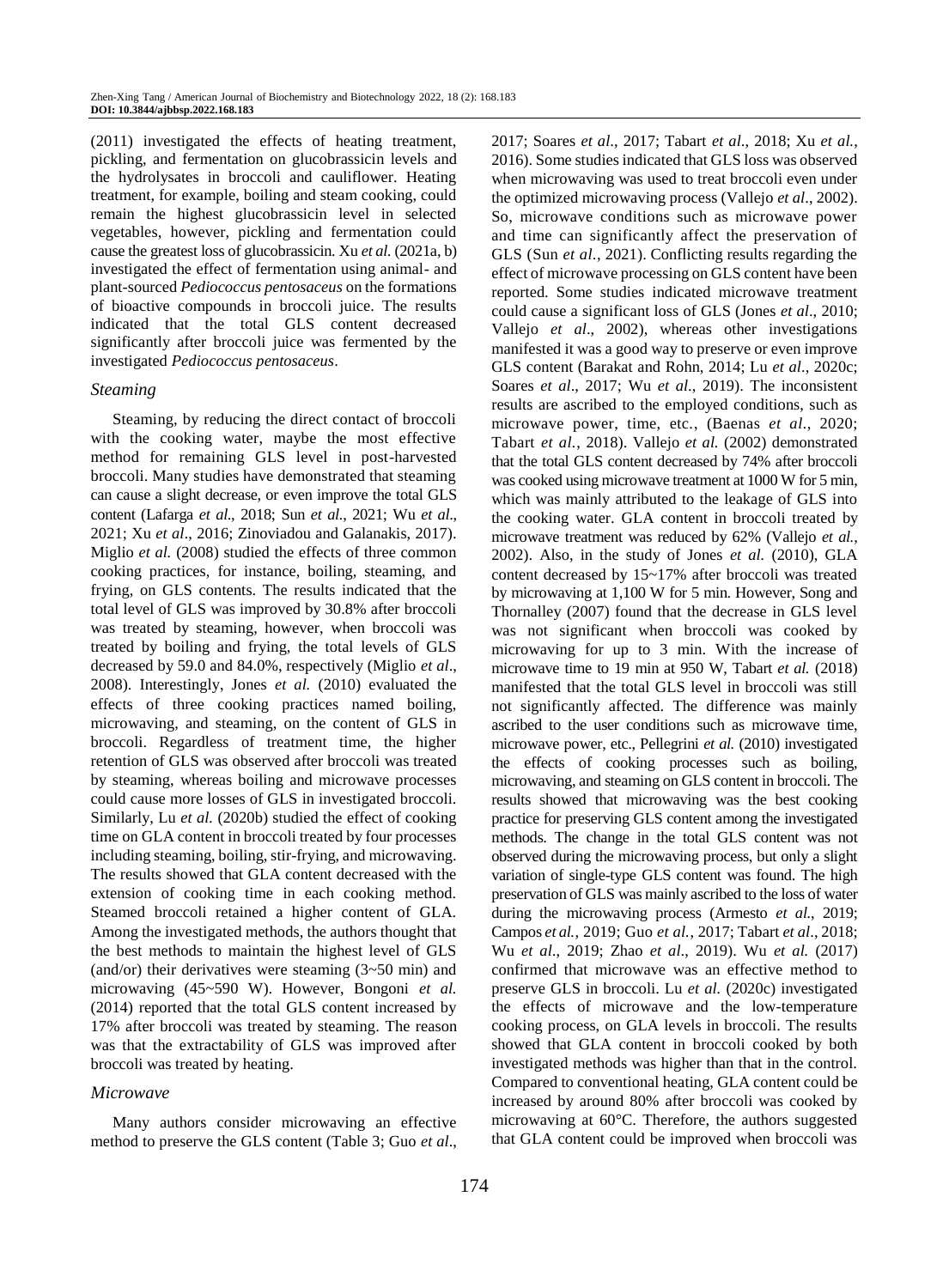treated by microwaving treatment with a temperature below 60°C. Paulsen *et al.* (2021) carried out the effects of microwave bag cooking and conventional microwaving on GLS content in broccoli. A higher total GLS level (32.3±2.6  $\mu$ moL/g) was observed when broccoli was cooked using a microwave bag, compared to that in broccoli  $(26.4 \pm 1.3)$ µmoL/g) cooked by conventional microwaving. No significant change in total GLS level was observed when broccoli was cooked in a microwave bag for the first 3~5 min. So, the authors suggested that a microwave bag was a good manner to preserve GLS content in cooked broccoli.

## *Frying*

Stir-frying is one of the most widely employed cooking practices in some Asian countries, which involves frying foods using a little number of hot oils (Baenas *et al.*, 2020; Nugrahedi *et al.*, 2017; Tian *et al*., 2018). Regarding the effect of stir-frying on the retention of GLS, some contradictory results have been shown. In some cases, stir-frying can cause little loss of GLS, while in other studies, it can result in a significant decrease of GLS. The differences in these reports are mainly due to the used stir-frying conditions (Bongoni *et al*., 2014; Wu *et al.*, 2021). Nugrahedi *et al*. (2017) reported that stir-frying was an excellent cooking practice to preserve GLS, due to the deactivation of myrosinase at the high temperatures during the process (160~250℃). Nugrahedi *et al.* (2015) also reported that frying (as well as steaming and microwave cooking) was beneficial for the retention of GLS. Yuan *et al.*  (2009) studied the effects of cooking practices, such as microwaving, steaming, stir-frying, boiling, and stir-frying followed by boiling, on GLS contents in broccoli. The authors showed that the contents of total aliphatic type GLS were markedly reduced by 55, 54, 60, and 41%, respectively, after broccoli was accordingly cooked by stir-frying, stir-frying/boiling, microwaving, and boiling. In contrast, the content of total aliphatic type GLS did not almost change after broccoli was cooked by steaming. All investigated cooking methods could significantly decrease the total contents of the indole type GLS. The loss of total indole type GLS could reach up to 67 and 64%, respectively, when broccoli was accordingly cooked by stir-frying and stir-frying/boiling. Besides, the effect of stir-frying using different edible oils on the GLS level was also studied (Moreno *et al*., 2007). The results showed that stir-frying with different edible oils could significantly affect GLS content. Stir-frying with sunflower oil and refined olive oil could significantly cause the loss of total GLS of 49 and 37%, respectively, when broccoli was accordingly cooked by stir-frying with refined oil and sunflower oil. However, no significant change in total GLS was observed when broccoli was cooked using the rest investigated oils (Moreno *et al*., 2007). The thermal degradation of GLS resulted in a significant decrease in GLS content during stir-frying. So, the degradation of GLS was highly dependent on the used cooking edible oils. However, the relationship between stir-frying temperature and the retention or decrease of GLS content was not found. In the study of Song and Thornalley (2007), no significant change in GLS content was observed when broccoli was cooked at stir-frying temperature up to 200°C for 3~5 min. However, in their study, a high decrease in GLS content was observed when broccoli was cooked by stir-frying and stir-frying/boiling. The differences in the results were due to the used cooking temperature. The myrosinase was denatured rapidly at high cooking oil temperature (200°C), and thus the hydrolysis of GLS did not occur. However, when the cooking oil temperature was around 130~140°C, the hydrolysis of GLS induced by myrosinase was produced. According to these results, the authors indicated that cooking oil temperature had better reach up to 200°C to ensure the preservation of the total GLS.

## *Effect of Food Processing on GLS*

## *Freezing*

Freezing is one of the most widely employed methods to keep the quality of broccoli (Baenas *et al*., 2020; Storey and Anderson, 2018). Broccoli usually goes through several treatments, for example, cutting, blanching, washing, and cooling before it is frozen. Indeed, for blanched broccoli, the content of GLS did not change after 3 months of storage (at 20℃), but for the non-blanched broccoli, a decrease of 33% of the total GLS content was observed at 85℃ for seven-day storage (Oliviero *et al*., 2018). Rungapamestry *et al.* (2008) investigated the effects of blanching and freezing processing on GLS content in broccoli. GLS content in the control could be retained for up to 90 days at 20°C when it was treated by the blanching/freezing process. In addition, the highest remained GLS content was observed after the blanchingfrozen broccoli was cooked by stir-frying. Furthermore, Alanis-Garza *et al.*(2015) evaluated the effect of the freezing process on the retention rate of GLS in seven broccoli cultivars. The results showed that the extractability of total GLS was improved when all studied broccoli cultivars, except cultivar Florapack®, were treated by the freezing process. Similarly, Cai *et al*. (2016) studied the effects of pre-freezing processing and freezing processing on GLS content in broccoli. The results indicated that prefreezing processing could significantly reduce the biosynthesis of GLS. The freezing process could cause the decrease of aliphatic type GLS level (44.76%) and total GLS level (35.16%) but did not significantly affect indolic type GLS level (Table 3). In addition, the GLS level also could be improved by the freezing process. As mentioned above, two main mechanisms for the formation of GLS were proposed. One was the accumulation of GLS induced by an unknown pathway, the other was the breakdown of GLS by myrosinase.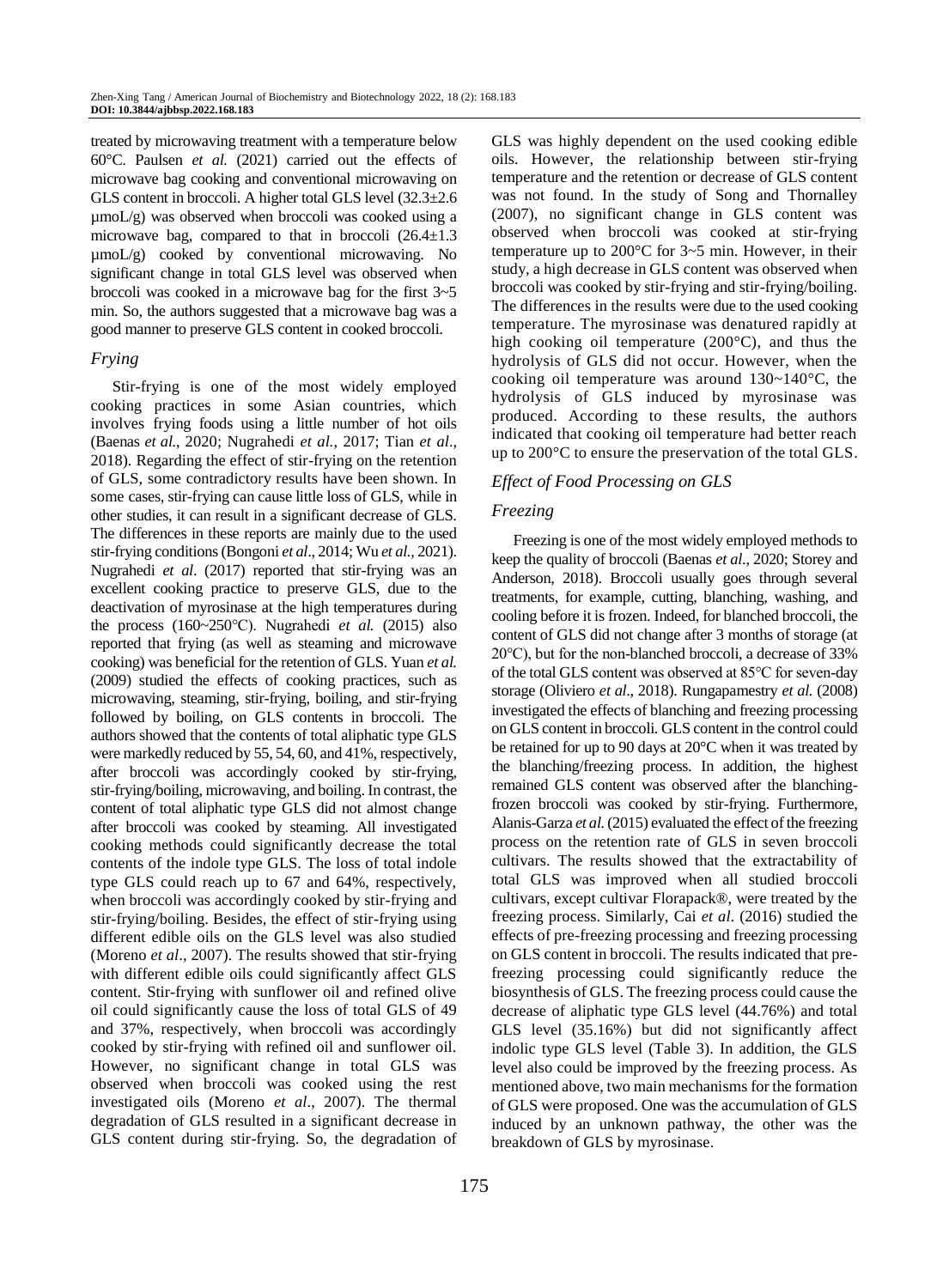Zhen-Xing Tang / American Journal of Biochemistry and Biotechnology 2022, 18 (2): 168.183 **DOI: 10.3844/ajbbsp.2022.168.183**

| Processing methods                      | Conditions                                    | The retention of total GLS                   | References                       |
|-----------------------------------------|-----------------------------------------------|----------------------------------------------|----------------------------------|
| Microwave                               | 1000 W, 5 min                                 | $\downarrow$ 74%.                            | Vallejo et al. (2002)            |
|                                         | $1000 \text{ W}$ , $1 \sim 10 \text{ min}$    | GLS were reduced by 0.95,                    | Hwang and Kim (2013)             |
|                                         |                                               | 13.5 and 64.6% for 1                         |                                  |
|                                         |                                               | min, 5 min, 10 min, respectively.            |                                  |
|                                         | 590 W, 5 min                                  | $10.4\%$ .                                   | Barakat and Rohn (2014)          |
|                                         | 950 W, $40 - 60$ °C                           | Sulforaphane was increased by 99.5%          | Lu <i>et al.</i> $(2020b)$       |
|                                         |                                               | $(40^{\circ}C)$ , 46.6 (50°C), 27.4% (60°C), |                                  |
|                                         |                                               | respectively.                                |                                  |
|                                         | 300 W, 30 min                                 | 102.2%.                                      | Pellegrini et al. (2010)         |
|                                         | 1100 W, 2 or 5 min                            | $83.9 - 104.1\%$ .                           | Jones <i>et al.</i> $(2010)$     |
|                                         | 1000 W, 5 min                                 | 25.5%.                                       | Vallejo et al. (2002)            |
|                                         | 1000 W, 5 min                                 | 41.8%.                                       | Yuan et al. (2009)               |
|                                         | 900 W, 0.5~3 min                              | $~100\%$                                     | Song and Thornalley (2007)       |
|                                         | 900 W, 2.5 min                                | 60%                                          | Martinez-Hernandez et al. (2013) |
| Pre-freezing and freezing               | $3^{\circ}$ C, 8 min; -26 $^{\circ}$ C, 8 min | GLS were reduced by 64.9% at $3^{\circ}$ C   | Cai et al. (2016)                |
|                                         |                                               | for 8 min, and reduced by 35.2%              |                                  |
|                                         |                                               | at $-26$ °C for 8 min.                       |                                  |
| <b>HPP</b>                              | 100~500 MPa, 15 min, 20 °C                    | No degradation of GLS was observed.          | Van Eylen et al. (2009)          |
| 300 MPa, 35 min, 20 °C or 300           | The degradation of 80%                        |                                              |                                  |
| MPa, $15 \text{ min}$ , $40^{\circ}$ C. | of total GLS was found.                       |                                              |                                  |

 $T_{\rm eff}$  **D**  $\sim$  **3:** Effects of processing methods on GLS levels in broad in broad  $\sim$  1.

The remained GLS content was generally attributed to the balance of both mechanisms during freezing processing. Regarding the freezing process, it not only caused the accumulation of GLS, but also might give rise to the denature of myrosinase, and subsequently lead to the decrease in the formation of GLS hydrolysates. Qiu *et al.* (2020) studied the effects of microwave thawing, steam thawing, natural thawing, and still water thawing on GLS. No significant differences in GLS level were observed when broccoli was processed by microwave thawing and steam thawing. However, the decrease of ascorbic acid content induced by steam thawing was around 23.7% compared to that treated by microwave thawing. After the treatment of microwave thawing, the contents of total phenolics, GLS, ascorbic acid, and carotenoids were 1.15, 1.20, 1.93, and 1.39 times those of the natural thawing treatment, respectively.

#### *HPP*

HPP is one kind of extensively applied strategy for preserving and sterilizing foods. When it is applied to foods, it causes the inactivation of enzymes and pathogenic microorganisms and helps to maintain the compounds that can promote our health (Baenas *et al.*, 2020; Lafarga *et al*., 2018; Zinoviadou and Galanakis, 2017). Experiments have been conducted on the effect of HPP on GLS content. The results showed that the inactivation of myrosinase was at the pressure of 300 or 500 MPa (Zinoviadou and Galanakis, 2017). Van Eylen *et al.* (2009) investigated the effect of the combination of temperature (20~40°C) and pressure (100~500 MPa) on GLS content. The results manifested that HPP could induce the hydrolysis of GLS, and thus led to the formation of ITCs (Table 3). Therefore, the authors indicated that HPP could be used as an effective method to avoid the decrease in GLS content.

## **Conclusion**

Broccoli is one of the most popular vegetables due to the high content of GLS. GLS can be applied in many fields, for example, food additives, flavor enhancers, as well as anticancer agents. However, they are highly unstable compounds that can be easily hydrolyzed into some breakdown derivatives. Therefore, the preservation of GLS is critical work and should be considered as a part of the broccoli processing workflow for both food producers and the restoration sector. The high retention of GLS in broccoli can be obtained if correct post-harvest storage conditions, cooking handling, and food processing treatments are chosen. Therefore, the studies on optimizing postharvest conditions, food processing, and cooking handling for broccoli are very important. Postharvest treatments such as CA, cooling, MAP, freezing processing, and as well as 1-MCP and melatonin treatments, are effective methods to reduce GLS loss. Low temperature  $\left(\langle 4^{\circ}C \rangle \right)$  and high RH may be the most important storage factors to keep the high quality of broccoli, which can keep the integrity of broccoli cells, and reduce the contact of GLS and myrosinase. UV irradiation can effectively reduce microbial contamination in broccoli and improve the preservation of bioactive compounds including GLS. As for cooking practices, microwaving can retain or even increase GLS content in some cases. Boiling can reduce the GLS content significantly. The highly recommended method to cook broccoli is short-time steaming, which may be the best effective method to preserve GLS during cooking. Among thermal treatments, blanch-freezing treatment does not cause a change in GLS content significantly. HPP, one of the nonthermal treatments, has been regarded as a promising way to maintain high GLS content.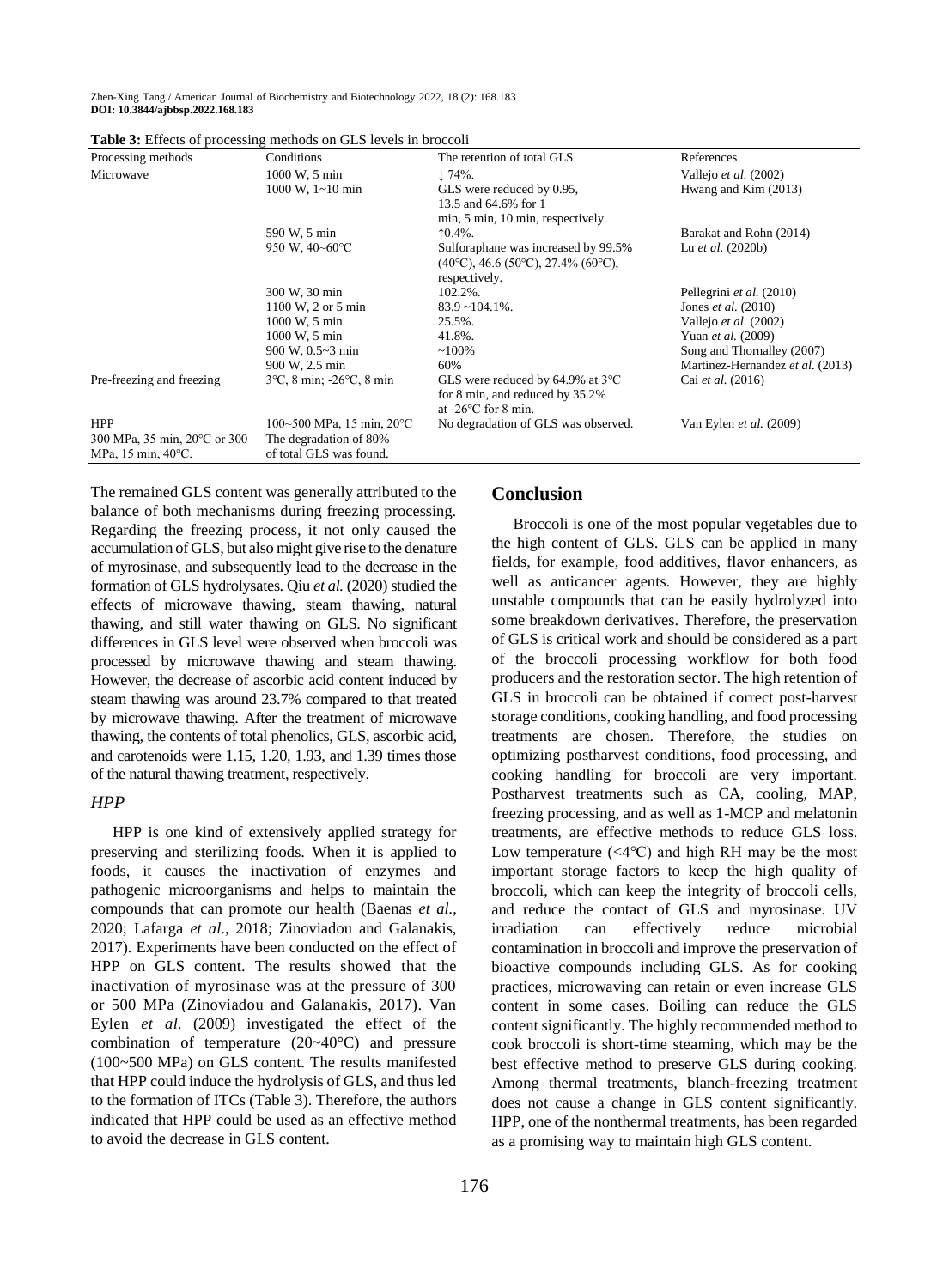Although many studies on the effects of postharvest and processing on GLS have been investigated, however, many works on this topic are needed to be carried out. The effect of the combination of the heating with other non-thermal methods like HPP on GLS is critical to be investigated in the future and, the underlying mechanisms of how post-harvest processing regulates GLS metabolism are still needed to be further explained. More importantly, the relationship between the changes of individual type GLS and postharvest processing needs to be further investigated.

## **Acknowledgment**

This study was supported by the Sichuan State Key Laboratory of Culinary Science (No. PRKX201917) and Scientific Innovation Teams in Tourism College of Zhejiang (No. 2022TDDS07).

# **Ethics**

This article is original and contains unpublished material. The corresponding author confirms that all of the other authors have read and approved the manuscript and that no ethical issues are involved.

# **References**

Abdull Razis, A. F., & Noor, N. M. (2013). Cruciferous vegetables: dietary phytochemicals for cancer prevention. Asian Pacific Journal of Cancer Prevention, 14, 1565-1570.

[doi.org/10.7314/APJCP.2013.14.3.1565](https://doi.org/10.7314/APJCP.2013.14.3.1565)

- Aguilar-Camacho, M., Welti-Chanes, J., & Jacobo-Velazquez, D. A. (2019). The combined effect of ultrasound treatment and exogenous phytohormones on the accumulation of bioactive compounds in broccoli florets. Ultrasonics Sonochemistry, 50, 289-301. [doi.org/10.1016/j.ultsonch.2018.09.031](https://doi.org/10.1016/j.ultsonch.2018.09.031)
- Aiamla-or, S., Kaewsuksaeng, S., Shigyo, M., & Yamauchi, N. (2012). Impact of UV-B irradiation on chlorophyll degradation and chlorophyll-degrading enzyme activities in stored broccoli (Brassica oleracea L. Italica group) florets. Food Chemistry, 120, 645-651.

[doi.org/10.1016/j.foodchem.2009.10.056](https://doi.org/10.1016/j.foodchem.2009.10.056)

Aiamla-or, S., Shigyo, M., & Yamauchi, N. (2019). UV-B treatment controls chlorophyll degradation and related gene expression in broccoli (*Brassica oleracea* L. Italica group) florets during storage. Scientia Horticulurae, 243, 524-527.

[doi.org/10.1016/j.scienta.2018.09.009](https://doi.org/10.1016/j.scienta.2018.09.009)

Alanis-Garza, P. A., Becerra-Moreno, A., Mora-Nieves, J. L., Mora-Mora, J. P., & Jacobo Velazquez, D. A. (2015). Effect of industrial freezing on the stability of chemopreventive compounds in broccoli. International Journal of Food Sciences & Nutrition, 66, 282-288.

[doi.org/10.3109/09637486.2015.1007451](https://doi.org/10.3109/09637486.2015.1007451)

- Alexandre, E. M. C., Moreira, S. A., Pinto, C. A., Pintado, M., & Saraiva, J. A. (2020). Analysis of glucosinolates content in food products. In "Glucosinolates: Properties, Recovery and Applications," ed. by Galanakis, C. M. Academics Press, UK, pp. 213-250[. doi.org/10.1016/B978-0-12-](https://doi.org/10.1016/B978-0-12-816493-8.00007-X) [816493-8.00007-X](https://doi.org/10.1016/B978-0-12-816493-8.00007-X)
- Armesto, J., G'omez-Limia, L., Carballo, J., & Martínez, S. (2019). Effects of different cooking methods on the antioxidant capacity and flavonoid, organic acid, and mineral contents of Galega Kale (Brassica oleracea var. acephala cv. Galega). International Journal of Food Sciences and Nutrition, 70, 136-149. [doi.org/10.1080/09637486.2018.1482530](https://doi.org/10.1080/09637486.2018.1482530)
- Arnao, M. B., & Hernández-Ruiz, J. (2019). Melatonin: A new plant hormone and/or a plant master regulator? Trends Plant Science, 24, 38-48. [doi.org/10.1016/j.tplants.2018.10.010](https://doi.org/10.1016/j.tplants.2018.10.010)
- Baenas, N., Cartea, M. E., Moreno, D. A., Tortosa, M., & Francisco, M. (2020). Processing and cooking effects on glucosinolates and their derivatives. In "Glucosinolates: Properties, Recovery, and Applications," ed. by Galanakis, C. M. Academics Press, UK, pp. 181-212[. doi.org/10.1016/B978-0-12-](https://doi.org/10.1016/B978-0-12-816493-8.00006-8) [816493-8.00006-8](https://doi.org/10.1016/B978-0-12-816493-8.00006-8)
- Baenas, N., Marhuenda, J., García-Viguera, C., Zafrilla, P., & Moreno, D. A. (2019). Influence of cooking methods on glucosinolates and isothiocyanates content in novel cruciferous foods. Foods, 8, 257[. doi.org/10.3390/foods8070257](https://doi.org/10.3390/foods8070257)
- Banerjee, A., Variyar, P. S., Chatterjee, S., & Sharma, A. (2014). Effect of post-harvest radiation processing and storage on the volatile oil composition and glucosinolate profile of cabbage. Food Chemistry, 151, 22-30. [doi.org/10.1016/j.foodchem.2013.11.055](https://doi.org/10.1016/j.foodchem.2013.11.055)
- Barakat, H., & Rohn, S. (2014). Effect of different cooking methods on bioactive compounds in vegetarian, broccoli-based bars. Journal of Functional Foods, 11, 407-416. [doi.org/10.1016/j.jff.2014.10.009](https://doi.org/10.1016/j.jff.2014.10.009)
- Barba, F. J., Nikmaram, N., Roohinejad, S., Khelfa, A., & Koubaa, M. (2016). Bioavailability of glucosinolates and their breakdown products: Impact of processing. Frontiers in Nutrition, 3, 1-12. [doi.org/10.3389/fnut.2016.00024](https://doi.org/10.3389/fnut.2016.00024)

Bongoni, R., Verkerk, R., Steenbekkers, B., Dekker, M., & Stieger, M. (2014). Evaluation of different cooking conditions on broccoli (Brassica oleracea var. Italica) to improve the nutritional value and consumer acceptance. Plant Foods for Human Nutrition, 69, 228-234[. doi.org/10.1007/s11130-014-0420-2](https://doi.org/10.1007/s11130-014-0420-2)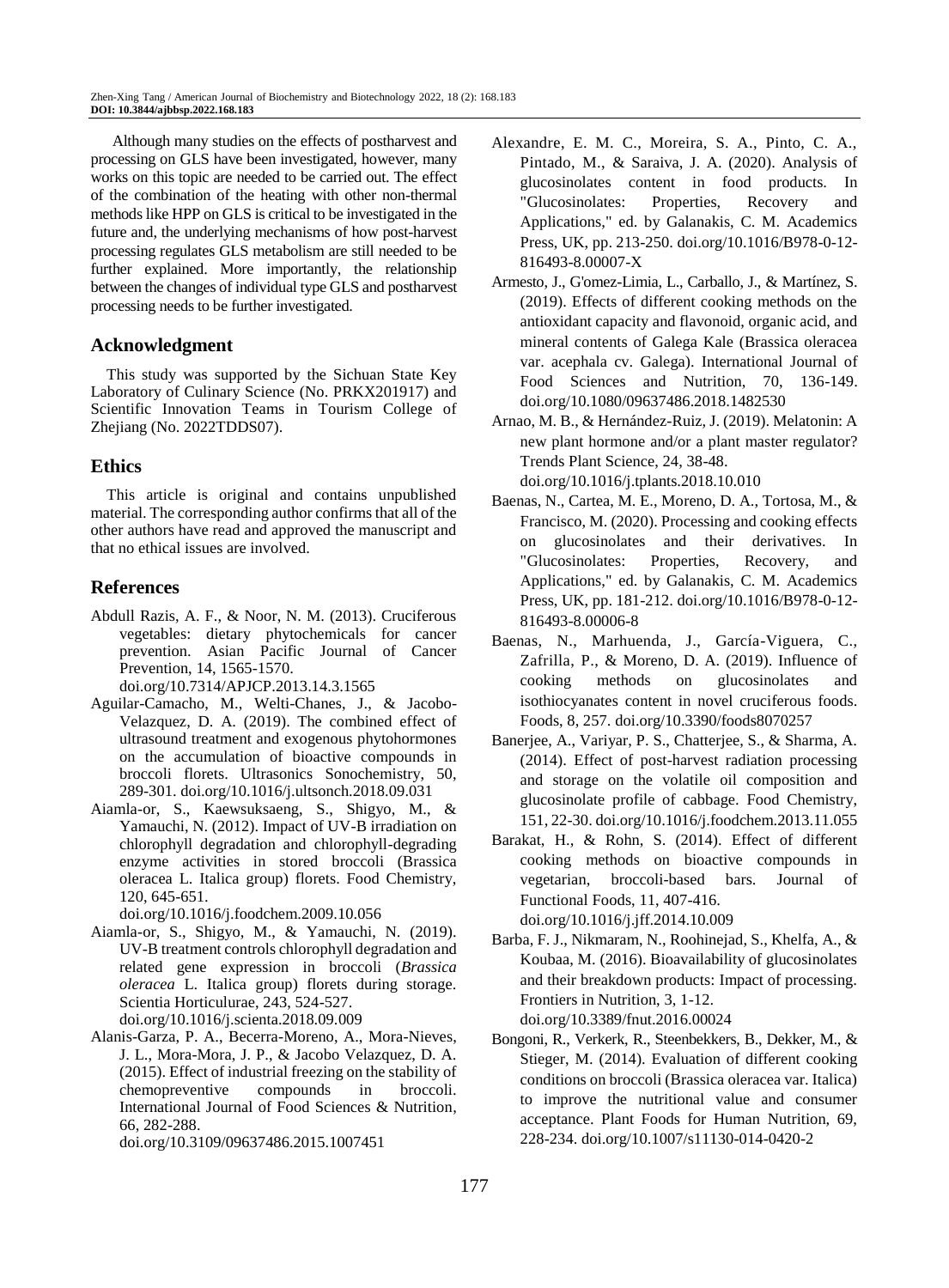- Bonte, A., Schweiger, R., Pons, C., Wagner, C., Bruhl, L., Matthaus, B., & Muller, C. (2017). Metabolic changes during storage of Brassica napus seeds under moist conditions and the consequences for the sensory quality of the resulting virgin oil. Journal of Agricultural and Food Chemistry, 65, 11073-11084. [doi.org/10.1021/acs.jafc.7b04149](https://doi.org/10.1021/acs.jafc.7b04149)
- Cai, C., Miao, H., Qian, H., Yao, L., Wang, B., & Wang, Q. (2016). Effects of industrial pre-freezing processing and freezing handling on glucosinolates and antioxidant attributes in broccoli florets. Food Chemistry, 210, 451-456. [doi.org/10.1016/j.foodchem.2016.04.140](https://doi.org/10.1016/j.foodchem.2016.04.140)
- Caleb, O. J., Ilte, K., Frohling, A., Geyer, M., & Mahajan, P. V. (2016). Integrated modified atmosphere and humidity package design for minimally processed broccoli (*Brassica oleracea* L. var. Italica). Postharvest Biology and Technology, 121, 87-100. [doi.org/10.1016/j.postharvbio.2016.07.016](https://doi.org/10.1016/j.postharvbio.2016.07.016)
- Campos, D., Aguilar-Galvez, A., García-Ríos, D., Chirinos, R., Limaymanta, E., & Pedreschi, R. (2019). Postharvest storage and cooking techniques affect the stability of glucosinolates and myrosinase activity of Andean mashua tubers (Tropaeolum tuberosum). International Journal of Food Science and Technology, 54, 2387-2395. [doi.org/10.1111/ijfs.14150](https://doi.org/10.1111/ijfs.14150)
- Casajus, V., Civello, P., Martinez, G., Howe, K., Fish, T.,
- Yang, Y., Thannhauser, T., Li, L., & Lobato, M. G. (2021). Effect of continuous white light illumination on glucosinolate metabolism during postharvest storage of broccoli. LWT, 145, 111302. [doi.org/10.1016/j.lwt.2021.111302](https://doi.org/10.1016/j.lwt.2021.111302)
- Casajus, V., Demkura, P., Civello, P., Lobato, M. G., & Martinez, G. (2020). Harvesting at different time points of the day affects glucosinolate metabolism during postharvest storage of broccoli. Food Research International, 136, 109529. [doi.org/10.1016/j.foodres.2020.109529](https://doi.org/10.1016/j.foodres.2020.109529)
- Chiu, Y. C., Matak, K., & Ku, K. M. (2019). Methyl jasmonate treated broccoli: impact on the production of glucosinolates and consumer preferences. Food Chemistry, 299, 125099.

[doi.org/10.1016/j.foodchem.2019.125099](https://doi.org/10.1016/j.foodchem.2019.125099)

- Chiu, Y. C., Matak, K., & Ku, K. M. (2020). Methyl jasmonate treatment of broccoli enhanced glucosinolate concentration, which was retained after boiling, steaming, or microwaving. Foods, 9, 758. [doi.org/10.3390/foods9060758](https://doi.org/10.3390/foods9060758)
- Cieslik, E., Leszczynska, T., Filipiakflorkiewicz, A., Sikora, E., & Pisulewski, P. (2007). Effects of some technological processes on glucosinolate contents in cruciferous vegetables. Food Chemistry, 105, 976-981. [doi.org/10.1016/j.foodchem.2007.04.047](https://doi.org/10.1016/j.foodchem.2007.04.047)
- Darre, M., Valerga, L., Araque, L. C. O., Lemoine, M. L., Demkura, P. V., Vicente, A. R., & Concellon, A. (2017). Role of UV-B irradiation dose and intensity on color retention and antioxidant elicitation in broccoli florets (*Brassica oleracea* var. Italica). Postharvest Biology and Technology, 128, 76-82. [doi.org/10.1016/j.postharvbio.2017.02.003](https://doi.org/10.1016/j.postharvbio.2017.02.003)
- Deng, M., Qian, H., Chen, L., Sun, B., Chang, J., Miao, H., Cai, C., & Wang, Q. (2017). Influence of preharvest red light irradiation on main phytochemicals and antioxidant activity of Chinese kale sprouts. Food Chemistry, 222, 1-5. [doi.org/10.1016/j.foodchem.2016.11.157](https://doi.org/10.1016/j.foodchem.2016.11.157)
- Duarte-Sierra, A., Hasan, S. M. M., Angers, P., & Arul, J. (2020). UV-B radiation hormesis in broccoli florets: glucosinolates and hydroxy-cinnamates are enhanced by UV-B in florets during storage. Postharvest Biology and Technology, 168, 111278. [doi.org/10.1016/j.postharvbio.2020.111278](https://doi.org/10.1016/j.postharvbio.2020.111278)
- Duarte-Sierra, A., Nadeau, F., Angers, P., Michaud, D., & Arul, J. (2019). UV-C hormesis in broccoli florets: Preservation, Phyto-compounds and gene expression. Postharvest Biology and Technology, 157, 110965. [doi.org/10.1016/j.postharvbio.2019.110965](https://doi.org/10.1016/j.postharvbio.2019.110965)
- Farnham, M. W., Stephenson, K. K., & Fahey, J. W. (2000). The capacity of broccoli to induce a mammalian chemoprotective enzyme varies among inbred lines. Journal of the American Society for Horticultural Science, 125, 482-488. [doi.org/10.21273/JASHS.125.4.482](https://doi.org/10.21273/JASHS.125.4.482)
- Fernández-León, M. F., Fernández-León, A. M., Lozano, M., Ayuso, M. C., & González-Gómez, D. (2013a). Different postharvest strategies to preserve broccoli quality during storage and shelf life: Controlled atmosphere and 1-MCP. Food Chemistry, 138, 564-573[. doi.org/10.1016/j.foodchem.2012.09.143](https://doi.org/10.1016/j.foodchem.2012.09.143)
- Fernández-León, M. F., Fernández-León, A. M., Lozano, M., Ayuso, M. C., & GonzálezGómez, D. (2013b). Altered commercial controlled atmosphere storage conditions for 'Parhenon' broccoli plants (*Brassica oleracea* L. var. italica). Influence on the outer quality parameters and on the health-promoting compounds. LWT- Food Science and Technology, 50, 665-672[. doi.org/10.1016/j.lwt.2012.07.028](https://doi.org/10.1016/j.lwt.2012.07.028)
- Fernández-León, M. F., Fernández-León, A. M., Lozano, M., Ayuso, M. C., Amodio, M. L., Colelli, G., & González-Gómez, D. (2013c). Retention of quality and functional values of broccoli 'Parthenon' stored in modified atmosphere packaging. Food Control, 31, 302-313[. doi.org/10.1016/j.foodcont.2012.10.012](https://doi.org/10.1016/j.foodcont.2012.10.012)
- Ferreira, S. S., Passos, C. P., Cardoso, S. M., Wessel, D. F., & Coimbra, M. A. (2018). Microwave-assisted dehydration of broccoli byproducts and simultaneous extraction of bioactive compounds. Food Chemistry, 246, 386-393. [doi.org/10.1016/j.foodchem.2017.11.053](https://doi.org/10.1016/j.foodchem.2017.11.053)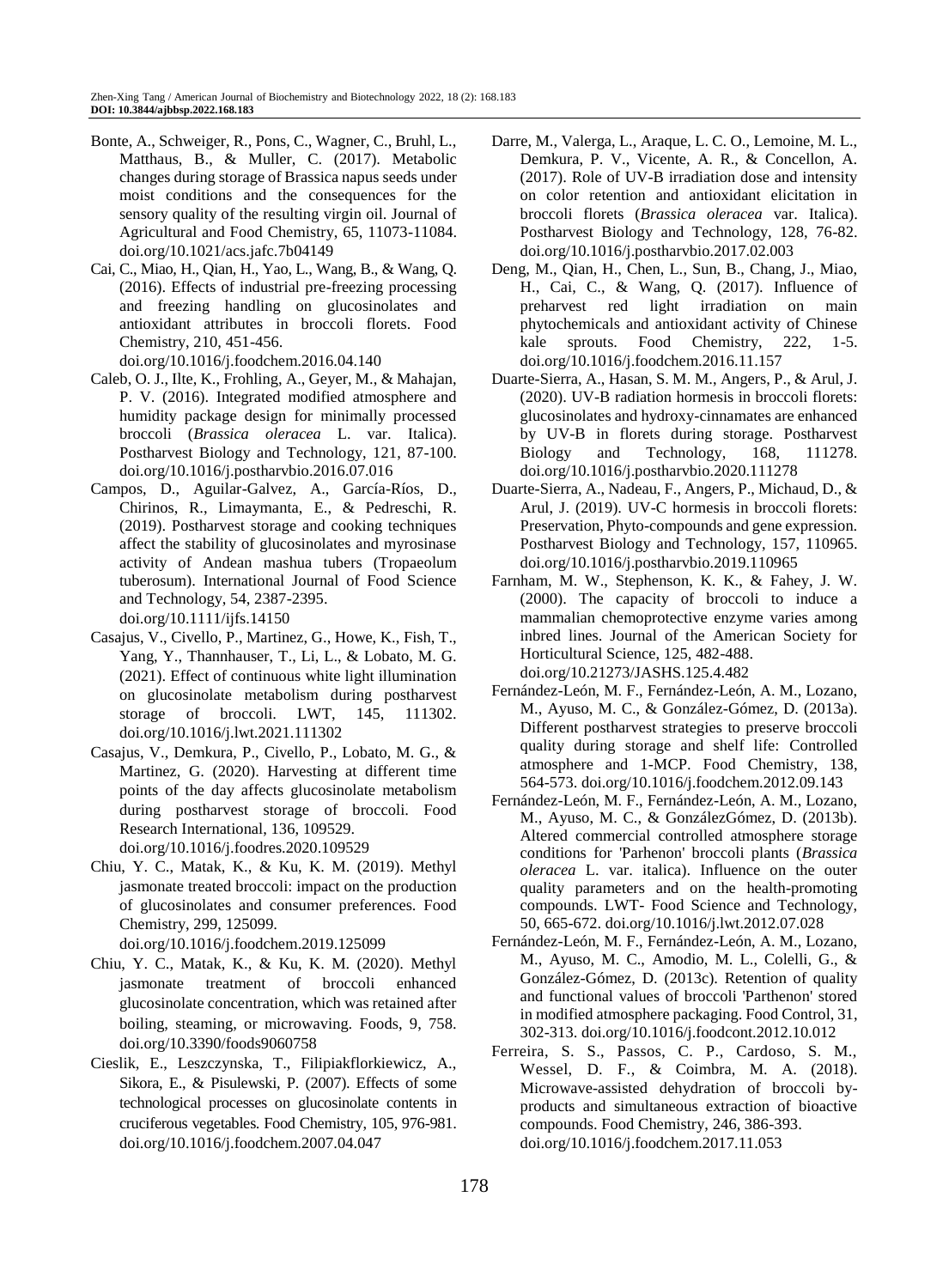- Guo, Q., Sun, D. W., Cheng, J. H., & Han, Z. (2017). Microwave processing techniques and their recent applications in the food industry. Trends in Food Science and Technology, 67, 236-247. [doi.org/10.1016/j.tifs.2017.07.007](https://doi.org/10.1016/j.tifs.2017.07.007)
- Hanschen, F. S., Kuhn, C., Nickel, M., Rohn, S., & Dekker, M. (2018). Leaching and degradation kinetics of glucosinolates during boiling of Brassica oleracea vegetables and the formation of their breakdown products. Food Chemistry, 263, 240-250. [doi.org/10.1016/j.foodchem.2018.04.069](https://doi.org/10.1016/j.foodchem.2018.04.069)
- Hwang, E. S., & Kim, G. H. (2013). Effects of various heating methods on glucosinolate, carotenoid, and tocopherol concentrations in broccoli. International Journal of Food Sciences and Nutrition, 64, 103-111. [doi.org/10.3109/09637486.2012.704904](https://doi.org/10.3109/09637486.2012.704904)
- Jia, C. G., Xu, C. J., Wei, J., Yuan, J., Yuan, G. F., Wang, B. L., & Wang, Q. M. (2009). Effect of modified atmosphere packaging on visual quality and glucosinolates of broccoli florets. Food Chemistry, 114, 28-37[. doi.org/10.1016/j.foodchem.2008.09.009](https://doi.org/10.1016/j.foodchem.2008.09.009)
- Jiang, A., Zuo, J., Zheng, Q., Guo, L., Gao, L., Zhao, S., Wang, Q., & Hu, W. (2019). Red LED irradiation maintains the postharvest quality of broccoli by elevating antioxidant enzyme activity and reducing the expression of senescence-related genes. Scientia Horticulurae, 251, 73-79.

[doi.org/10.1016/j.scienta.2019.03.016](https://doi.org/10.1016/j.scienta.2019.03.016)

- Jin, P., Yao, D., Xu, F., Wang, H., & Zheng, Y. (2015). Effect of light on quality and bioactive compounds in postharvest broccoli florets. Food Chemistry, 172, 705-709. [doi.org/10.1016/j.foodchem.2014.09.134](https://doi.org/10.1016/j.foodchem.2014.09.134)
- Jones, R. B., Faragher, J. D., & Winkler, S. (2006). A review of the influence of postharvest treatments on quality and glucosinolate content in broccoli (Brassica oleracea var. Italica) heads. Postharvest Biology and Technology, 41, 1-8.

[doi.org/10.1016/j.postharvbio.2006.03.003](https://doi.org/10.1016/j.postharvbio.2006.03.003)

Jones, R. B., Frisina, C. L., Winkler, S., Imsic, M., & Tomkins, R. B. (2010). The cooking method significantly affects glucosinolate content and sulforaphane production in broccoli florets. Food Chemistry, 123, 237-242.

[doi.org/10.1016/j.foodchem.2010.04.016](https://doi.org/10.1016/j.foodchem.2010.04.016)

- Lafarga, T., Bobo, G., Vinas, I., Collazo, C., & Aguilo-Aguayo, I. (2018). Effects of thermal and non-thermal processing of cruciferous vegetables on glucosinolates and their derived forms. Journal of Food Science and Technology, 55, 1973-1981. [doi.org/10.1007/s13197-018-3153-7](https://doi.org/10.1007/s13197-018-3153-7)
- Liu, R., Zuo, J., Gao, L., Sun, W., Yan, Z., Wang, Q., & Sui, Y. (2019). Effect of slurry ice precooling treatment on quality of broccoli. Modern Food Science and Technology, 35, 77-86.
- Loi, M., Liuzzi, V. C., Fanelli, F., Leonardis, S. D., Creanza, T. M., Ancona, N., Paciolla, C., & Mule, G. (2019). Effect of different Light-Emitting Diode (LED) irradiation on the shelf life and phytonutrient content of broccoli (Brassica oleracea L. var. Italica). Food Chemistry, 283, 206-214. [doi.org/10.1016/j.foodchem.2019.01.021](https://doi.org/10.1016/j.foodchem.2019.01.021)
- Lu, L., Fang, Y., Li, L., Xu, Y., & Luo, Z. (2020a). Effect of water/oil/water double-preservation emulsion on storage quality of broccoli. Journal of Zhejiang University (Agriculture & Life Science), 46, 74-82.
- Lu, X., Ma, S., Li, S., Zhang, C., Bao, J., & Zhang, X. (2020b). Effect of cooking time on glucoraphanin and sulforaphane contents in broccoli cooked by different cooking methods. Food Science, 41, 41-47.
- Lu, Y., Pang, X., & Yang, T. (2020c). Microwave cooking increases sulforaphane levels in broccoli. Food Science & Nutrition, 8, 2052-2058. [doi.org/10.1002/fsn3.1493](https://doi.org/10.1002/fsn3.1493)
- Luo, F., Cai, J., Zhang, X., Tao, D., Zhou, X., Zhou, Q., Zhao, Y., Wei, B., Cheng, S., & Ji, S. (2018). Effects of methyl jasmonate and melatonin treatments on the sensory quality and bioactive compounds of harvested broccoli. RSC Advances, 8, 41422-41431. [doi.org/10.1039/C8RA07982J](https://doi.org/10.1039/C8RA07982J)
- Martınez-Herna'ndez, G. B., Artes-Herna'ndez, F., Go'mez, P. A., & Artes, F. (2013). Induced changes in bioactive compounds of kailan-hybrid broccoli after innovative processing and storage. Journal of Functional Foods, 5, 133-143. [doi.org/10.1016/j.jff.2012.09.004](https://doi.org/10.1016/j.jff.2012.09.004)
- Miao, H., Wang, J., Cai, C., Chang, J., Zhao, Y., & Wang, Q. (2017). Accumulation of glucosinolates in broccoli. In "Glucosinolates, References Series in Phytochemistry," ed. by Merillon, J. M. and Ramawat, K. G. Springer International Publishing, Switzerland, pp. 133-162. [doi.org/10.1007/978-3-](https://doi.org/10.1007/978-3-319-25462-3_16) [319-25462-3\\_16](https://doi.org/10.1007/978-3-319-25462-3_16)
- Miao, H., Zeng, W., Zhao, M., Wang, J., & Wang, Q. (2020). Effect of melatonin treatment on visual quality and health-promoting properties of broccoli florets under room temperature. Food Chemistry, 319, 126498.

[doi.org/10.1016/j.foodchem.2020.126498](https://doi.org/10.1016/j.foodchem.2020.126498)

- Miglio, C., Chiavaro, E., Visconti, A., Fogliano, V., & Pellegrini, N. (2008). Effects of different cooking methods on nutritional and physicochemical characteristics of selected vegetables. Journal of Agricultural and Food Chemistry, 56, 139-147. [doi.org/10.1021/jf072304b](https://doi.org/10.1021/jf072304b)
- Moreno, D. A., Lopez-Berenguer, C., & García-Viguera, C. (2007). Effects of stir-fry cooking with different edible oils on the phytochemical composition of broccoli. Journal of Food Science, 72, S064-S68. [doi.org/10.1111/j.1750-3841.2006.00213.x](https://doi.org/10.1111/j.1750-3841.2006.00213.x)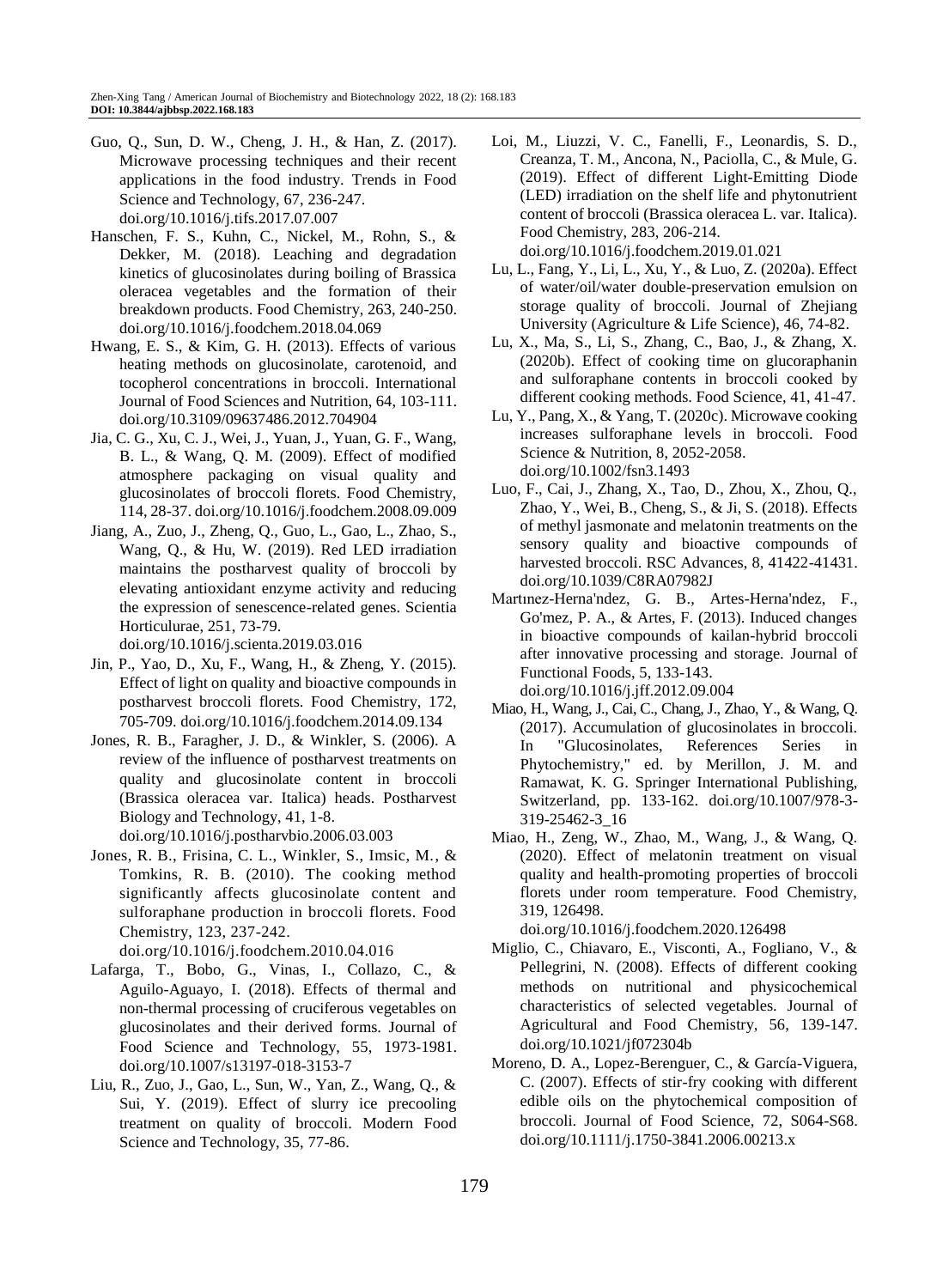- Mrkic, V., Redovnikovic, I., Jolic, S., Delonga, K., & Dragovic-Uzelac, V. (2010). Effect of drying conditions on indole glucosinolate level in broccoli. Acta Alimentaria, 39, 167-174. [doi.org/10.1556/AAlim.39.2010.2.8](https://doi.org/10.1556/AAlim.39.2010.2.8)
- Ndiaye, C., Xu, S. Y., & Wang, Z. (2009). Steam blanching effect on polyphenoloxidase, peroxidase, and color of mango (*Mangifera indica* L.) slices. Food Chemistry, 113, 92-95. [doi.org/10.1016/j.foodchem.2008.07.027](https://doi.org/10.1016/j.foodchem.2008.07.027)
- Nugrahedi, P. Y., Dekker, M., & Verkerk, R. (2016). Processing and preparation of brassica vegetables and the fate of glucosinolates. In "Glucosinolates, References Series in Phytochemistry," ed. by Merillon, J. M. and Ramawat, K. G. Springer International Publishing, Switzerland, pp, 1-23. [doi.org/10.1007/978-3-319-26479-0\\_10-1](https://doi.org/10.1007/978-3-319-26479-0_10-1)
- Nugrahedi, P. Y., Oliviero, T., Heising, J. K., Dekker, M., & Verkerk, R. (2017). Stir-frying of Chinese cabbage and pakchoi retains health-promoting glucosinolates. Plant Foods for Human Nutrition, 72, 439-444. [doi.org/10.1007/s11130-017-0646-x](https://doi.org/10.1007/s11130-017-0646-x)
- Nugrahedi, P. Y., Verkerk, R., Widianarko, B., & Dekker, M. (2015). A mechanistic perspective on processinduced changes in glucosinolate content in brassica vegetables: A review. Critical Reviews in Food Science and Nutrition, 55, 823-838. [doi.org/10.1080/10408398.2012.688076](https://doi.org/10.1080/10408398.2012.688076)
- Oliviero, T., Verkerk, R., & Dekker, M. (2018). Isothiocyanates from Brassica vegetables-effects of processing, cooking, mastication, and digestion. Molecular Nutrition & Food Research, 62, 1701069. [doi.org/10.1002/mnfr.201701069](https://doi.org/10.1002/mnfr.201701069)
- Paulsen, E., Barrios, S., Baenas, N., Moreno, D. A., Heinzen, H., & Lema, P. (2018). Effect of temperature on glucosinolate content and shelf life of ready-to-eat broccoli florets packaged in passive modified atmosphere. Postharvest Biology and Technology, 138, 125-133.

[doi.org/10.1016/j.postharvbio.2018.01.006](https://doi.org/10.1016/j.postharvbio.2018.01.006)

- Paulsen, E., Moreno, D. A., Periago, P. M., & Lema, P. (2021). Influence of microwave bag vs. conventional microwave cooking on phytochemicals of industrially and domestically processed broccoli. Food Research International, 140, 110077. [doi.org/10.1016/j.foodres.2020.110077](https://doi.org/10.1016/j.foodres.2020.110077)
- Pellegrini, N., Chiavaro, E., Gardana, C., Mazzeo, T., Contino, D., Gallo, M., Riso, P., Fogliano, V., & Porrini, M. (2010). Effect of different cooking methods on color, phytochemical concentration, and antioxidant capacity of raw and frozen Brassica vegetables. Journal of Agricultural and Food Chemistry, 58, 4310-4321. [doi.org/10.1021/jf904306r](https://doi.org/10.1021/jf904306r)
- Preciado-Iniga, G. E., Amador-Espejo, G. G., & Barcenas, M. E. (2018). Blanching and antimicrobial mixture (potassium sorbate-sodium benzoate) impact the stability of a tamarillo (Cyphomandra betacea) sweet product preserved by hurdle technology. Journal of Food Science and Technology, 55, 740-748. [doi.org/10.1007/s13197-017-2985-x](https://doi.org/10.1007/s13197-017-2985-x)
- Prieto, M. A., Lopez, C. J., & Simal-Gandara, J. S. (2019). Glucosinolates: Molecular structure, breakdown, genetic, bioavailability, properties, and healthy and adverse effects. Advances in Food and Nutrition Research, 90, 305-350. [doi.org/10.1016/bs.afnr.2019.02.008](https://doi.org/10.1016/bs.afnr.2019.02.008)
- Qiu, H., Wang, H., & Guo, L. (2020). Effect of different thawing methods on the quality of quick-frozen broccoli. Science and Technology of Food Industry, 41, 266-270.
- Raiola, A., Errico, A., Petruk, G., Monti, D. M., Barone, A., & Rigano, M. M. (2017). Bioactive compounds in Brassicaceae vegetables with a role in the prevention of chronic diseases. Molecules, 23, 15. [doi.org/10.3390/molecules23010015](https://doi.org/10.3390/molecules23010015)
- Rangkadilok, N., Tomkins, B., Nicolas, M. E., Premier, R. R., Bennett, R. N., Eagling, D. R., & Taylor, P. W. J. (2002). The effect of post-harvest and packaging treatments on glucoraphanin concentration in broccoli (*Brassica oleracea* var. Italica). Journal of Agricultural and Food Chemistry, 50, 7386-7391. [doi.org/10.1021/jf0203592](https://doi.org/10.1021/jf0203592)
- Rodrigues, A. S., & Rosa, E. A. S. (1999). Effect of postharvest treatments on the level of glucosinolates in broccoli. Journal of the Science of Food and Agriculture, 79, 1028-1032. [doi.org/10.1002/\(SICI\)10970010\(19990515\)79:7<1](https://doi.org/10.1002/(SICI)1097-0010(19990515)79:7%3c1028::AID-JSFA322%3e3.0.CO;2-I) [028::AID-JSFA322>3.0.CO;2-I](https://doi.org/10.1002/(SICI)1097-0010(19990515)79:7%3c1028::AID-JSFA322%3e3.0.CO;2-I)
- Romeo, L., Iori, R., Rollin, P., Bramanti, P., & Mazzon, E. (2018). Isothiocyanates: An overview of their antimicrobial activity against human infections. Molecules, 23, 624.

[doi.org/10.3390/molecules23030624](https://doi.org/10.3390/molecules23030624)

Rungapamestry, V., Duncan, A. J., Fuller, Z., & Ratcliffe, B. (2008). Influence of blanching and freezing broccoli (*Brassica oleracea* var. Italica) before storage and cooking on glucosinolate concentrations and myrosinase activity. European Food Research and Technology, 227, 37-44.

[doi.org/10.1007/s00217-007-0690-0](https://doi.org/10.1007/s00217-007-0690-0)

Rybarczyk-Plonska, A., Hagen, S. F., Borge, G. I. A., Bengtsson, G. B., Hansen, M. K., & Wold, A. B. (2016). Glucosinolates in broccoli (*Brassica oleracea* L. var. Italica) as affected by postharvest temperature and radiation treatments. Postharvest Biology and Technology, 116, 16-25. [doi.org/10.1016/j.postharvbio.2015.12.023](https://doi.org/10.1016/j.postharvbio.2015.12.023)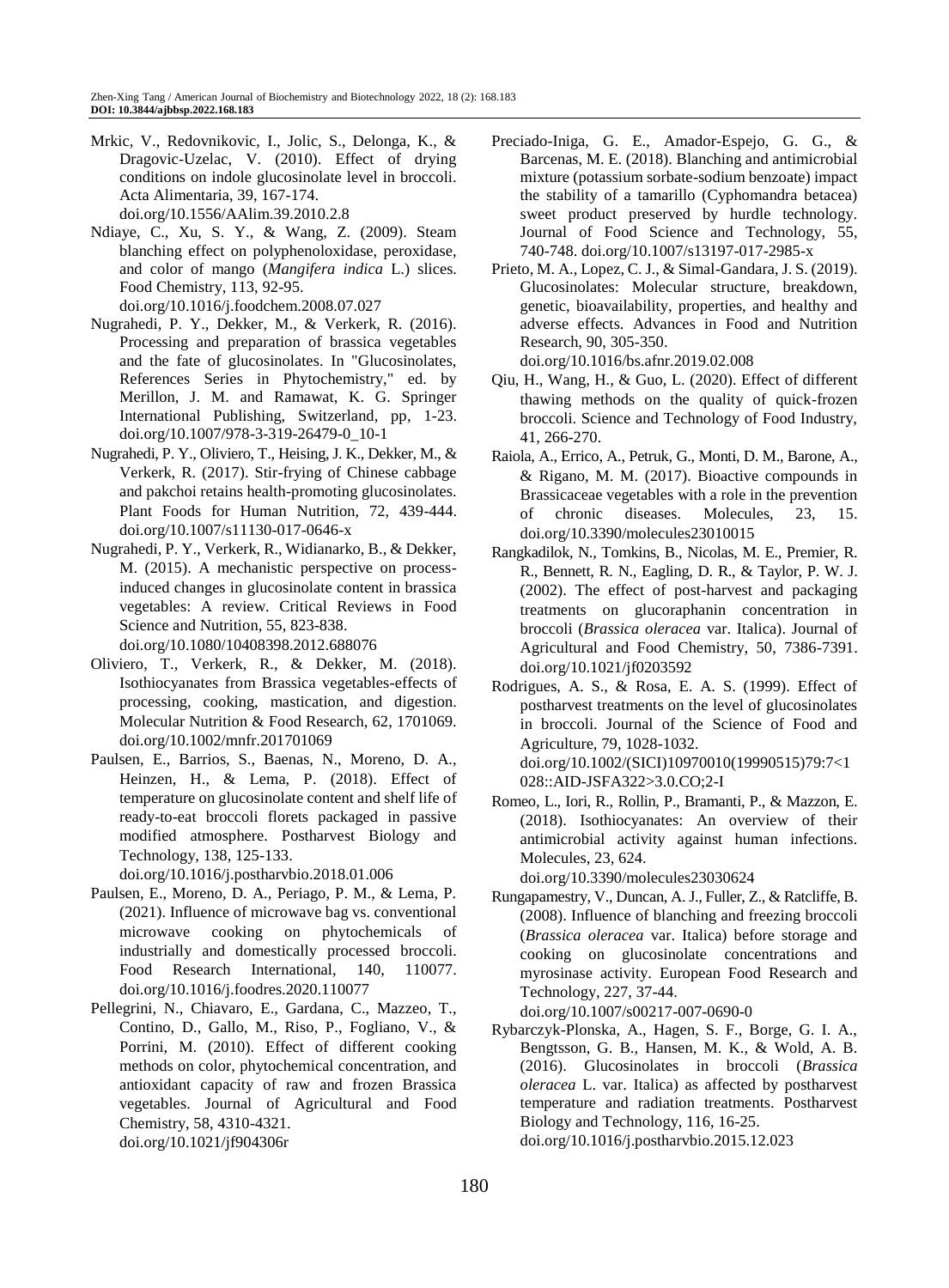- Rybarczyk-Plonska, A., Hansen, M. K., Wold, A. B., Hagen, S. F., Borge, G. I. A., & Bengtsson, G. B. (2014). Vitamin C in broccoli (*Brassica oleracea* L. var. Italica) flower buds is affected by postharvest light, UV-B irradiation, and temperature. Postharvest Biology and Technology, 98, 82-89. [doi.org/10.1016/j.postharvbio.2014.06.017](https://doi.org/10.1016/j.postharvbio.2014.06.017)
- Seo, M. S., & Kim, J. S. (2017). Understanding of MYB transcription factors involved in glucosinolate biosynthesis in Brassicaceae. Molecules, 22, 1549. [doi.org/10.3390/molecules22091549](https://doi.org/10.3390/molecules22091549)
- Shakeel, M., Khan, S. N., Saleem, Y., Burgess, P. J., & Shafiq, S. (2019). Colour, water, and chlorophyll loss in harvested broccoli (*Brassica oleracea* L. Italica) under ambient conditions in Pakistan. Scientia Horticulurae, 246, 858-861.

[doi.org/10.1016/j.scienta.2018.11.041](https://doi.org/10.1016/j.scienta.2018.11.041)

- Singh, S., Rai, A. K., Alam, T., & Singh, B. (2018). Influence of Modified Atmosphere Packaging (MAP) on the shelf life and quality of broccoli during storage. Journal of Packaging Technology and Research, 2, 105-113. [doi.org/10.1007/s41783-018-0030-9](https://doi.org/10.1007/s41783-018-0030-9)
- Soares, A., Carrascosa, C., & Raposo, A. (2017). Influence of different cooking methods on the concentration of glucosinolates and vitamin C in broccoli. Food and Bioprocess Technology, 10, 1387-1411. [doi.org/10.1007/s11947-017-1930-3](https://doi.org/10.1007/s11947-017-1930-3)
- Song, L., & Thornalley, P. J. (2007). Effect of storage, processing, and cooking on glucosinolate content of Brassica vegetables. Food and Chemical Toxicology, 45, 216-224. [doi.org/10.1016/j.fct.2006.07.021](https://doi.org/10.1016/j.fct.2006.07.021)
- Sosinska, E., & Obiedinski, M. W. (2011). Effect of processing on the content of glucobrassicin and its degradation products in broccoli and cauliflower. Food Control, 22, 1348-1356.

[doi.org/10.1016/j.foodcont.2011.02.011](https://doi.org/10.1016/j.foodcont.2011.02.011)

- Storey, M., & Anderson, P. (2018). Total fruit and vegetable consumption increases among consumers of frozen fruit and vegetables. Nutrition, 46, 115-121. [doi.org/10.1016/j.nut.2017.08.013](https://doi.org/10.1016/j.nut.2017.08.013)
- Sun, J., Wang, Y., Pang, X., Tian, S., Hu, Q., Li, X., Liu, J., Wang, J., & Lu, Y. (2021). The effect of processing and cooking on glucoraphanin and sulforaphane in brassica vegetables. Food Chemistry, 360, 130007. [doi.org/10.1002/9781119792130](https://doi.org/10.1002/9781119792130)
- Tabart, J., Pincemail, J., Kevers, C., Defraigne, J. O., & Dommes, J. (2018). Processing effects on antioxidant, glucosinolate, and sulforaphane contents in broccoli and red cabbage. European Food Research and Technology, 244, 2085-2094. [doi.org/10.1007/s00217-018-3126-0](https://doi.org/10.1007/s00217-018-3126-0)
- Tian, S., Liu, X., Lei, P., Zhang, X., & Shan, Y. (2018). Microbiota: A mediator to transform glucosinolate precursors in cruciferous vegetables into the active isothiocyanates. Journal of the Science of Food and Agriculture, 98, 1255-1260. [doi.org/10.1002/jsfa.8654](https://doi.org/10.1002/jsfa.8654)
- Torres-Contreras, A. M., Nair, V., Cisneros-Zevallos, L., & Jacobo-Velazquez, D. A. (2017). The stability of bioactive compounds in broccoli is affected by cutting styles and storage time. Molecules, 22, 636. [doi.org/10.3390/molecules22040636](https://doi.org/10.3390/molecules22040636)
- Torres-Contreras, A. M., Senes-Guerrero, C., Pacheco, A. Gonzalez-Aguero, M., Ramos-Parra, P. A., Cisneros-Zevallos, L., & Jacobo-Velazquez, D. A. (2018). Genes are differentially expressed in broccoli as an early and late response to wounding stress. Postharvest Biology and Technology, 145, 172-182. [doi.org/10.1016/j.postharvbio.2018.07.010](https://doi.org/10.1016/j.postharvbio.2018.07.010)
- Vallejo, F., Tomas-Barberan, F., & García-Viguera, C. (2002). Glucosinolates and vitamin C content in edible parts of broccoli florets after domestic cooking. European Food Research and Technology, 215, 310-316[. doi.org/10.1007/s00217-002-0560-8](https://doi.org/10.1007/s00217-002-0560-8)
- Van Etten, C. H., & Tookey, H. L. (2018). Glucosinolates. In "Handbook of naturally occurring food toxicants," ed. by Rechcigl, M. CRC Press, FL, pp, 15-30. [doi.org/10.1201/9781351072946-2](https://doi.org/10.1201/9781351072946-2)
- Van Eylen, D., Bellostas, N., Strobel, B. W., Oey, I., Hendrickx, M., Van Loey, A., Sorensen, H., & Sorensen, J. C. (2009). Influence of pressure/temperature treatments on glucosinolate conversion in broccoli (*Brassica oleraceae* L. cv Italica) heads. Food Chemistry,112, 646-653. [doi.org/10.1016/j.foodchem.2008.06.025](https://doi.org/10.1016/j.foodchem.2008.06.025)
- Vig, A. P., Rampal, G., Thind, T. S., & Arora, S. (2009). Bio-protective effects of glucosinolates-A review. LWT-Food Science and Technology, 42, 1561-1572[. doi.org/10.1016/j.lwt.2009.05.023](https://doi.org/10.1016/j.lwt.2009.05.023)
- Villarreal-García, D., Nair, V., Cisneros-Zevallos, L., & Jacobo-Velázquez, D. A. (2016). Plants as biofactories: Postharvest stress-induced accumulation of phenolic compounds and glucosinolates in broccoli subjected to wounding stress and exogenous phytohormones. Frontiers of Plant Science, 7, 45.

[doi.org/10.3389/fpls.2016.00045](https://doi.org/10.3389/fpls.2016.00045)

- Wang, H. W., Makino, Y., Inoue, J., Maejima, K., Funayama-Noguchi, S., Yamada, T., & Noguchi, K. (2017). Influence of a modified atmosphere on the induction and activity of respiratory enzymes in broccoli florets during the early stage of postharvest storage. Journal of Agricultural and Food Chemistry, 65, 8538-8543[. doi.org/10.1021/acs.jafc.7b02318](https://doi.org/10.1021/acs.jafc.7b02318)
- Wang, H., Zheng, C., Wang, H., Wang, J., & Zheng, Y. (2014). Effect of pretreatment with ethanol on bioactive compounds and antioxidant activity in fresh-cut broccoli florets. Food Science, 35, 250-254.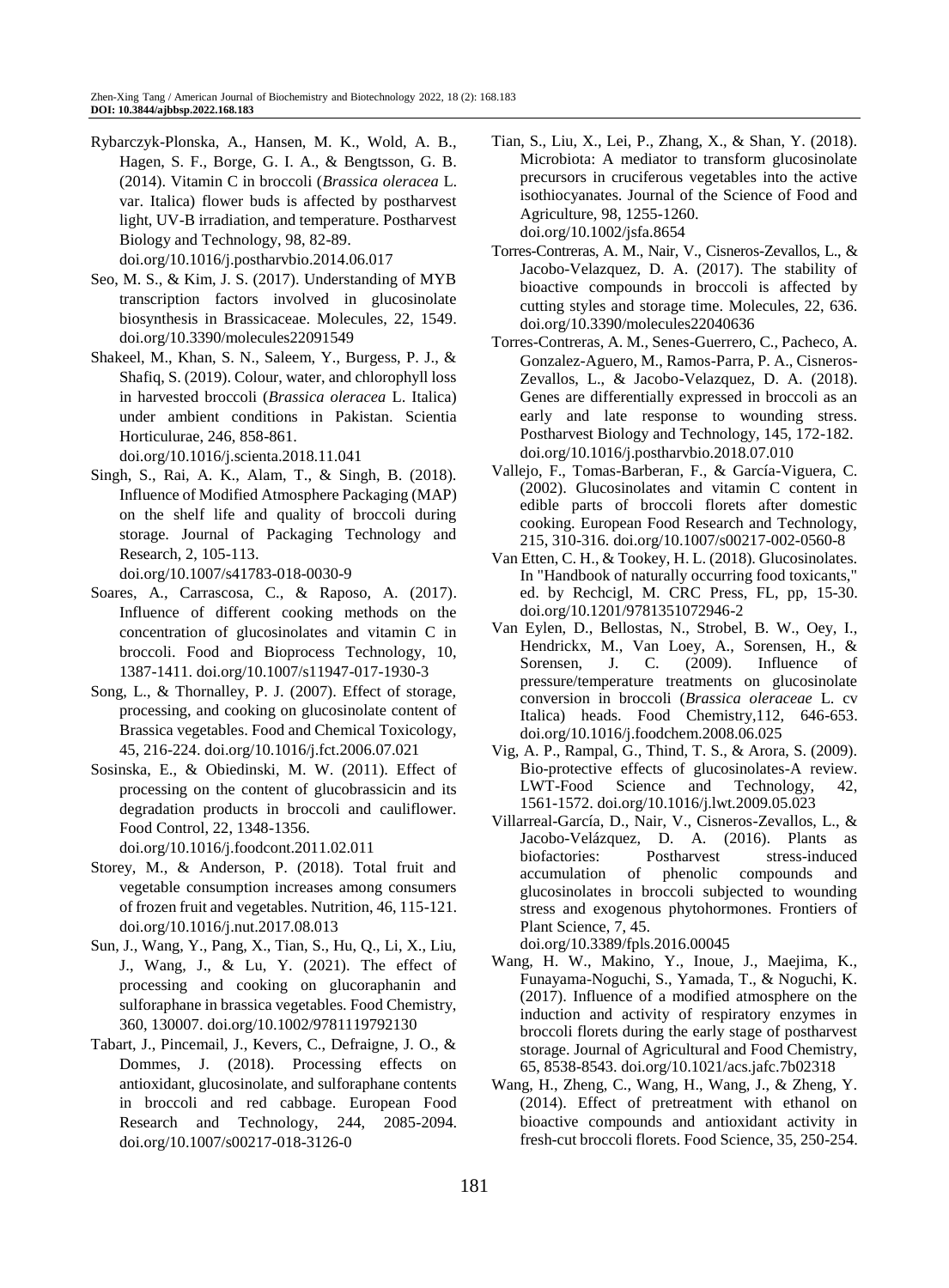- Wang, J., Barba, F. J., Frandsen, H. B., Sørensen, S., Olsen, K., Sørensen, J. C., & Orlien, V. (2016). The impact of high pressure on glucosinolate profile and myrosinase activity in seedlings from Brussels sprouts. Innovative Food Science and Emerging Technologies, 38, 342-348. [doi.org/10.1016/j.ifset.2016.06.020](https://doi.org/10.1016/j.ifset.2016.06.020)
- Wang, J., Barba, F. J., Sørensen, J. C., Frandsen, H. B., Sørensen, S., Olsen, K., & Orlien, V. (2018). Highpressure effects on myrosinase activity and glucosinolate preservation in seedlings of Brussels sprouts. Food Chemistry, 245, 1212-1217. [doi.org/10.1016/j.foodchem.2017.11.018](https://doi.org/10.1016/j.foodchem.2017.11.018)
- Wang, J., Gu, H., Yu, H., Zhao, Z., Sheng, X., & Zhang, X. (2012). Genotypic variation of glucosinolates in broccoli (Brassica oleracea var. Italica) florets from China. Food Chemistry, 133, 735-741. [doi.org/10.1016/j.foodchem.2012.01.085](https://doi.org/10.1016/j.foodchem.2012.01.085)
- Wang, J., Mao, S., Wu, Q., Yuan, Y., Liang, M., Wang, S., Huang, K., & Wu, Q. (2021). Effect of LED illumination spectra on glucosinolate and sulforaphane accumulation in broccoli seedlings. Food Chemistry, 356, 129550.
- [doi.org/10.1016/j.foodchem.2021.129550](https://doi.org/10.1016/j.foodchem.2021.129550)
- Wang, S., Huang, X., Liu, Y., Shi, J., Gao, L., & Wang, Q. (2020). Effect of different procooling methods on shelf life quality of broccoli. Science and Technology of Food Industry, 41, 266-272.
- Wei, L., Liu, C., Zheng, H., & Zheng, L. (2020). Melatonin treatment affects the glucoraphaninsulforaphane system in postharvest fresh-cut broccoli (Brassica oleracea L.). Food Chemistry, 307, 125562. [doi.org/10.1016/j.foodchem.2019.125562](https://doi.org/10.1016/j.foodchem.2019.125562)
- Wu, X., Sun, J., Haytowitz,D. B., Harnly, J. M., Chen, P., & Pehrsson, P. R. (2017). Challenges of developing a valid dietary glucosinolate database. Journal of Food Composition and Analysis, 64, 78-84. [doi.org/10.1016/j.jfca.2017.07.014](https://doi.org/10.1016/j.jfca.2017.07.014)
- Wu, Y., Lv, C. Zou, L., Sun, J., Song, X., Zhang, Y., & Mao, J. (2021). Approaches for enhancing the stability and formation of sulforaphane. Food Chemistry, 345, 128771.
	- ttps://doi.org/10.1016/j.foodchem.2020.128771
- Wu, Y., Shen, Y., Zhu, Y., Mupunga, J., Zou, L., Liu, C., Liu, S., & Mao, J. (2019). Broccoli ingestion increases the glucosinolate hydrolysis activity of microbiota in the mouse gut. International Journal of Food Sciences and Nutrition, 70, 585-610. [doi.org/10.1080/09637486.2018.1554624](https://doi.org/10.1080/09637486.2018.1554624)
- Xie, X., Zhang, F., Shi, J., Xie, Y., & Jiang, L. (2021). Effect of pre-cooling treatment and low-temperature storage on storage quality of broccoli. Science and Technology of Food Industry, 42, 302-310.
- Xu, D., Zuo, J., Li, P., Yan, Z., Gao, L., Wang, Q., & Jiang, A. (2020). Effect of methyl jasmonate on the quality of harvested broccoli after simulated transport. Food Chemistry, 319, 126561. [doi.org/10.1016/j.foodchem.2020.126561](https://doi.org/10.1016/j.foodchem.2020.126561)
- Xu, F., Chen, X., Yang, Z., Jin, P., Wang, K., Shang, H., Wang, X., & Zheng, Y. (2013). Maintaining quality and bioactive compounds of broccoli by combined treatment with 1-methylcyclopropene and 6-benzylaminopurine. Journal of the Science of Food and Agriculture, 93, 1156-1161. [doi.org/10.1002/jsfa.5867](https://doi.org/10.1002/jsfa.5867)
- Xu, F., Tang, Y., Dong, S., Shao, X., Wang, H., Zheng, Y., & Yang, Z. (2016). Reducing yellowing and enhancing antioxidant capacity of broccoli in storage by sucrose treatment. Postharvest Biology and Technology, 112, 39-46. [doi.org/10.1016/j.postharvbio.2015.09.038](https://doi.org/10.1016/j.postharvbio.2015.09.038)
- Xu, F.,Yang, Z., Chen, X., Jin, P., Wang, X., & Zheng, Y. (2012). 6-Benzylaminopurine delays senescence and enhances health-promoting compounds of harvested broccoli. Journal of Agricultural and Food Chemistry, 60, 234-240. [doi.org/10.1021/jf2040884](https://doi.org/10.1021/jf2040884)
- Xu, X., Bi, S., Lao, F., Chen, F., Liao, X., & Wu, J. (2021a). A comprehensive investigation on volatile and non-volatile metabolites in broccoli juices fermented by animal-and plant-derived Pediococcus pentosaceus. Food Chemistry, 341, 128118. [doi.org/10.1016/j.foodchem.2020.128118](https://doi.org/10.1016/j.foodchem.2020.128118)
- Xu, X., Bi, S., Lao, F., Chen, F., Liao, X., & Wu, J. (2021b). Induced changes in bioactive compounds of broccoli juices after fermentation by the animal- and plant-derived Pediococcus pentosaceus. Food Chemistry, 357, 129767. [doi.org/10.1016/j.foodchem.2021.129767](https://doi.org/10.1016/j.foodchem.2021.129767)
- Xu, Y., Chen, Y., Cao, Y., Xia, W., & Jiang, Q. (2016). Application of a simultaneous combination of microwave and steam cooking to improve the nutritional quality of cooked purple sweet potatoes and save time. Innovative Food Science and Emerging Technologies, 36, 303-310. ttps://doi.org/10.1016/j.ifset.2016.07.014
- Yuan, G. F., Sun, B., Yuan, J., & Wang, Q. M. (2009). Effects of different cooking methods on healthpromoting compounds of broccoli. Journal of Zhejiang University (Science B), 10, 580-588. ttps://doi.org/10.1631/jzus.B0920051
- Yuan, G. F., Sun, B., Yuan, J., & Wang, Q. M. (2010). Effect of 1-methylcyclopropene on shelf life, visual quality, antioxidant enzymes, and health-promoting compounds in broccoli florets. Food Chemistry, 118, 774-781.

ttps://doi.org/10.1016/j.foodchem.2009.05.062

Zhao, C., Liu, Y., Lai, S., Cao, H., Guan, Y., San Cheang, W., Liu, B., Zhao, K., Miao, S., Riviere, C., Capanoglu, E., & Xiao, J. (2019). Effects of domestic cooking process on the chemical and biological properties of dietary phytochemicals. Trends in Food Science and Technology, 85, 55-66. doi.org/10.1016/j.tifs.2019.01.004